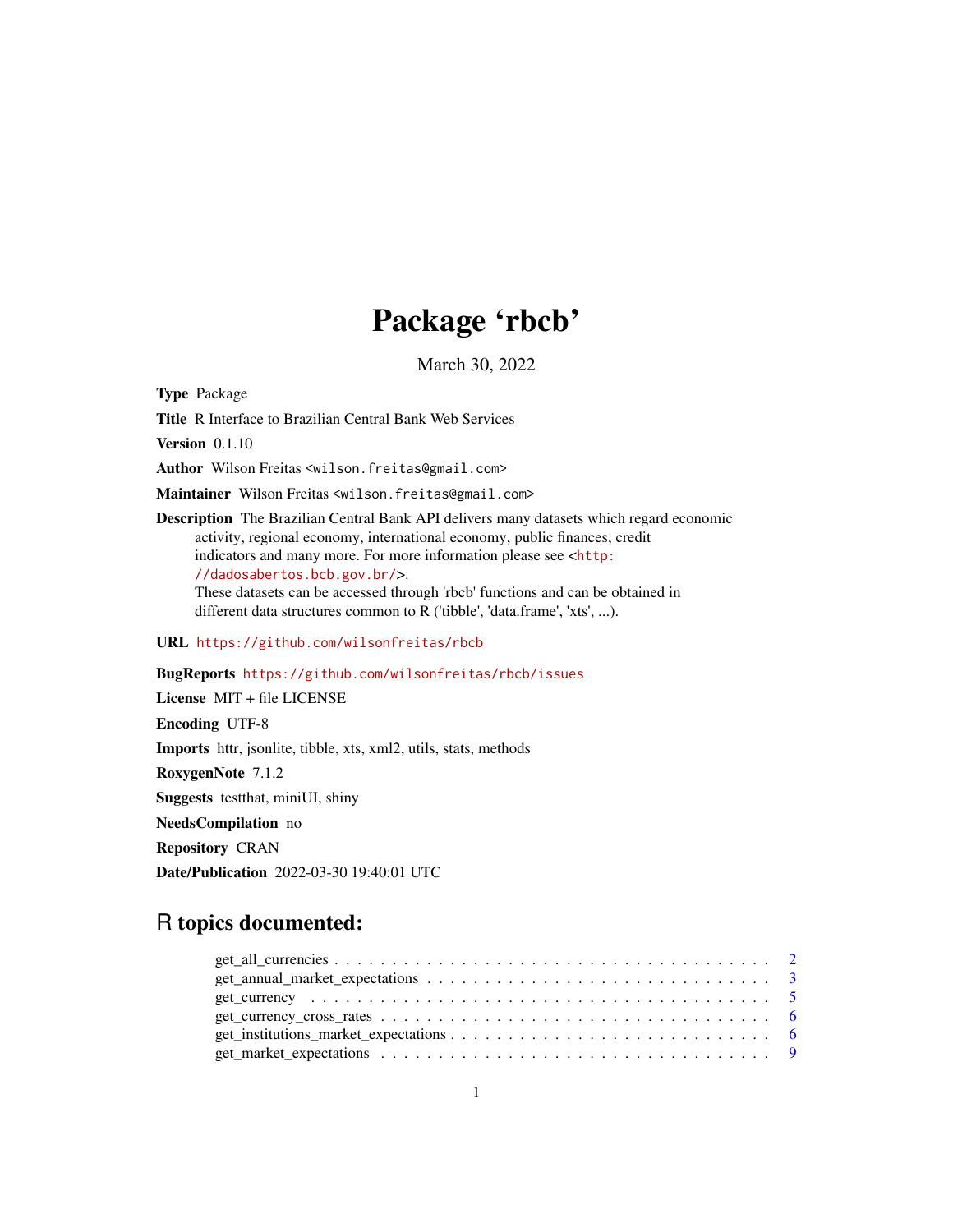<span id="page-1-0"></span>

| Index |                                                                                                                                        |  |
|-------|----------------------------------------------------------------------------------------------------------------------------------------|--|
|       |                                                                                                                                        |  |
|       |                                                                                                                                        |  |
|       |                                                                                                                                        |  |
|       |                                                                                                                                        |  |
|       |                                                                                                                                        |  |
|       |                                                                                                                                        |  |
|       |                                                                                                                                        |  |
|       |                                                                                                                                        |  |
|       |                                                                                                                                        |  |
|       |                                                                                                                                        |  |
|       |                                                                                                                                        |  |
|       |                                                                                                                                        |  |
|       |                                                                                                                                        |  |
|       | $get\_quarterly\_market\_expectations \dots \dots \dots \dots \dots \dots \dots \dots \dots \dots \dots \dots \dots \dots \dots \dots$ |  |
|       |                                                                                                                                        |  |

get\_all\_currencies *All currency values*

#### Description

Gets all currency values

#### Usage

get\_all\_currencies(date)

#### Arguments

date reference date

#### Value

A data.frame with all currency values from the given date. The currency rates come quoted in BRL.

#### Examples

```
## Not run:
get_all_currencies("2017-03-10")
```
## End(Not run)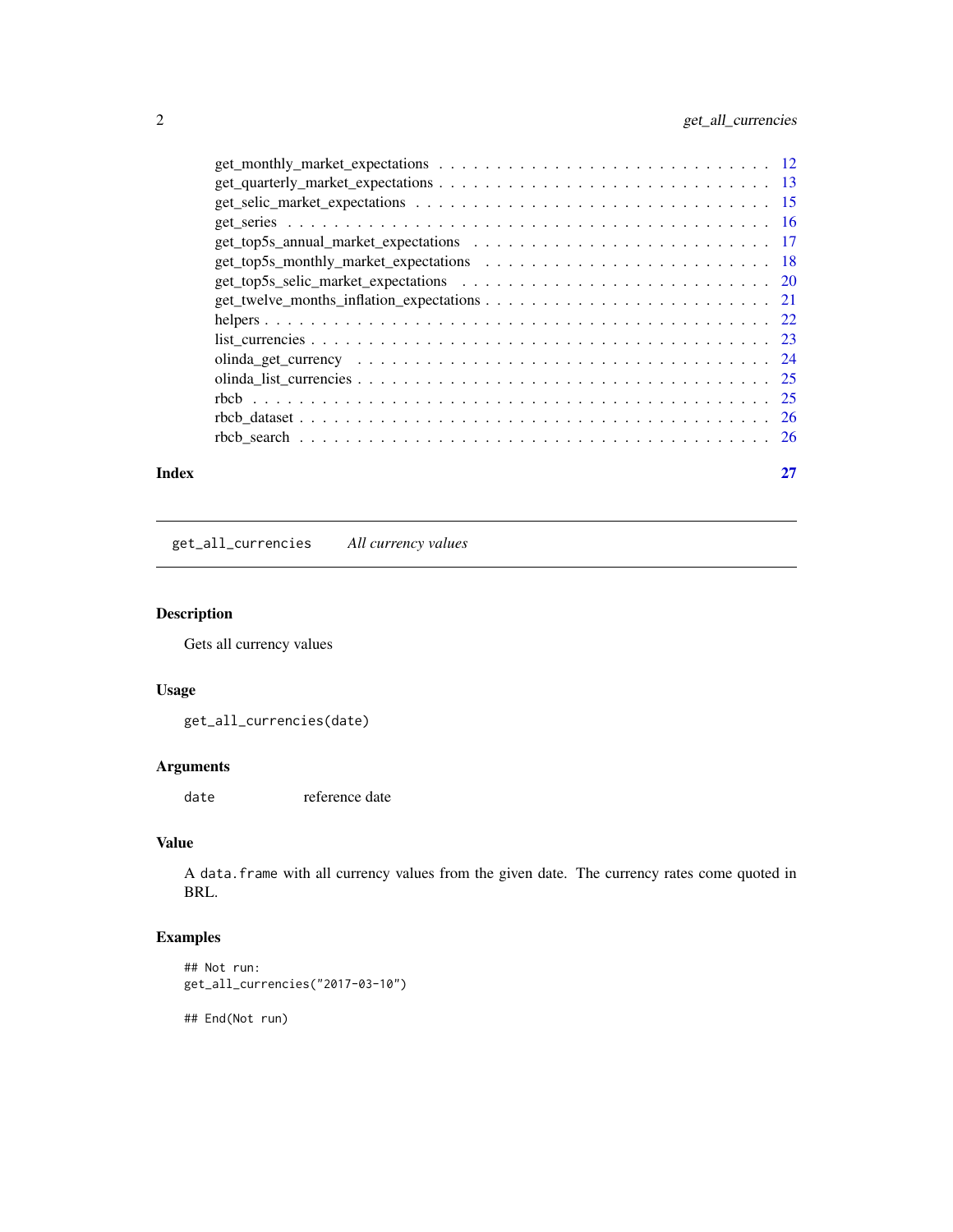<span id="page-2-0"></span>get\_annual\_market\_expectations

*Get annual market expectations of economic indicators*

#### Description

Statistics for the annual expectations of economic indicators. All statistics are computed based on annual expectations provided by many financial institutions in Brazil: banks, funds, risk managers, so on and so forth. These expections and its statistics are used to build the FOCUS Report weekly released by the Brazilian Central Bank.

#### Usage

```
get_annual_market_expectations(
  indic = NULL,
  start_date = NULL,
  end_date = NULL,
  ...
)
```
#### Arguments

| indic      | a character vector with economic indicators names. They are case sensitive and<br>don't forget the accents.                                                                                                     |
|------------|-----------------------------------------------------------------------------------------------------------------------------------------------------------------------------------------------------------------|
| start_date | series initial date. Accepts ISO character formated date and Date.                                                                                                                                              |
| end_date   | series final date. Accepts ISO character formated date and Date.                                                                                                                                                |
| .          | additional parameters to be passed to the API                                                                                                                                                                   |
|            | indic argument must be one of indicators listed in Details. Respecting the case,<br>blank spaces and accents.                                                                                                   |
|            | The  is to be used with API's parameters. \$top to specify the maximum<br>number of rows to be returned, this returns the \$top rows, in chronological<br>order. There is also \$skip to ignore the first rows. |

#### Details

There are annual expectations available for the following indicators:

- Balança Comercial
- Câmbio
- Conta corrente
- Dívida bruta do governo geral
- Dívida líquida do setor público
- IGP-DI
- IGP-M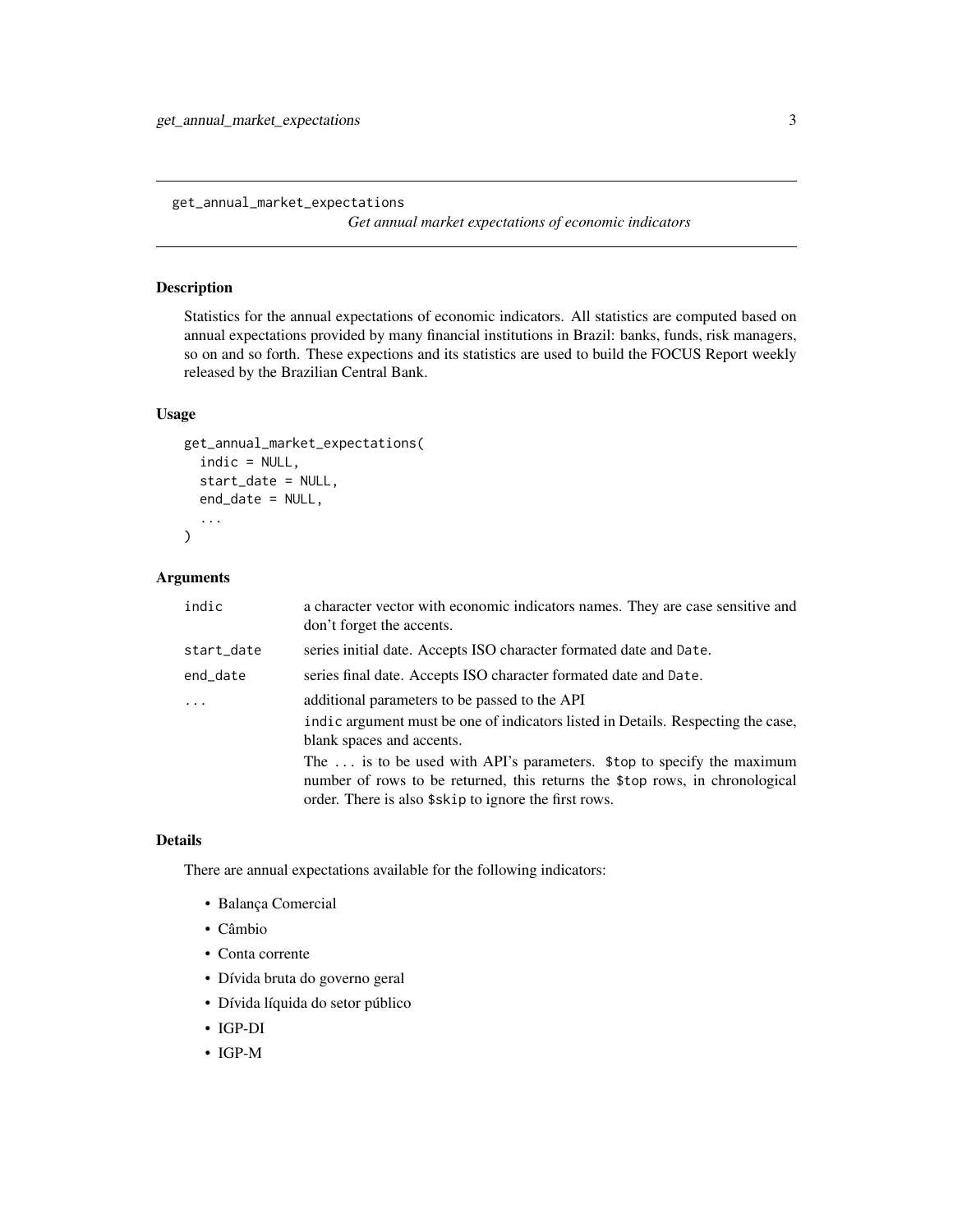- INPC
- Investimento direto no país
- IPA-DI
- IPA-M
- IPCA
- IPCA Administrados
- IPCA Alimentação no domicílio
- IPCA Bens industrializados
- IPCA Livres
- IPCA Serviços
- IPCA-15
- IPC-FIPE
- PIB Agropecuária
- PIB Despesa de consumo da administração pública
- PIB despesa de consumo das famílias
- PIB Exportação de bens e serviços
- PIB Formação Bruta de Capital Fixo
- PIB Importação de bens e serviços
- PIB Indústria
- PIB Serviços
- PIB Total
- Produção industrial
- Resultado nominal
- Resultado primário
- Selic
- Taxa de desocupação

Check <https://olinda.bcb.gov.br/olinda/servico/Expectativas/versao/v1/documentacao#ExpectativasMercadoAnuais> for more details

#### Value

A data. frame with the requested data.

```
## Not run:
indic <- c("PIB Total", "Fiscal")
end_date <- "2018-01-31"
x <- get_annual_market_expectations(indic, end_date = end_date, '$top' = 10)
# return all indicators for the specified date range
```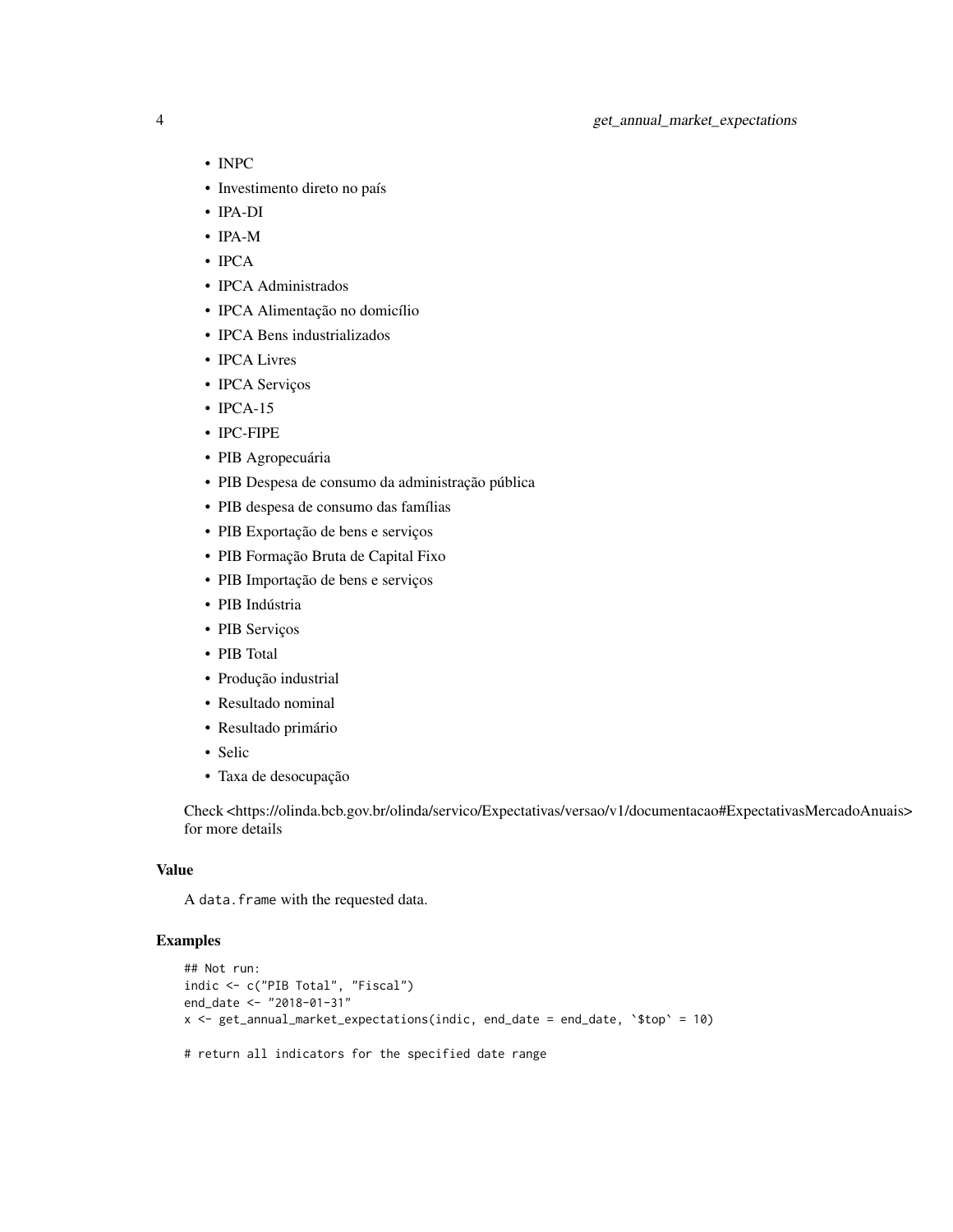```
start_date <- "2021-01-01"
x \le get_annual_market_expectations(start_date = start_date, `$top` = 20)
## End(Not run)
```
get\_currency *Get currency values for a given period*

#### Description

Given a currency symbol and a time interval (in dates) this function returns the bid and ask time series of currency rates.

#### Usage

```
get_currency(
  symbol,
  start_date,
  end_date,
  as = c("tible", "xts", "data-frame", "text")\lambda
```
#### Arguments

| currency symbol                                                                |
|--------------------------------------------------------------------------------|
| time interval initial date                                                     |
| time interval last date                                                        |
| the object's returning type                                                    |
| The symbol argument is a three digits character which represents one currency. |
| The symbols can be obtained with list_currencies.                              |
| The time series date range is defined by start_date and end_date.              |
|                                                                                |

#### Value

The time series with the bid and ask currency rates regarding the given symbol quoted in BRL. The default returning is a tibble-fashioned data.frame with the three columns: date, ask and bid. The as argument also accepts data. frame to return old fashioned data frames, xts to return a xts object with two variables (bid and ask) and text which returns the text content download from BCB site.

```
## Not run:
get_currency("USD", "2017-03-01", "2017-03-10")
## End(Not run)
```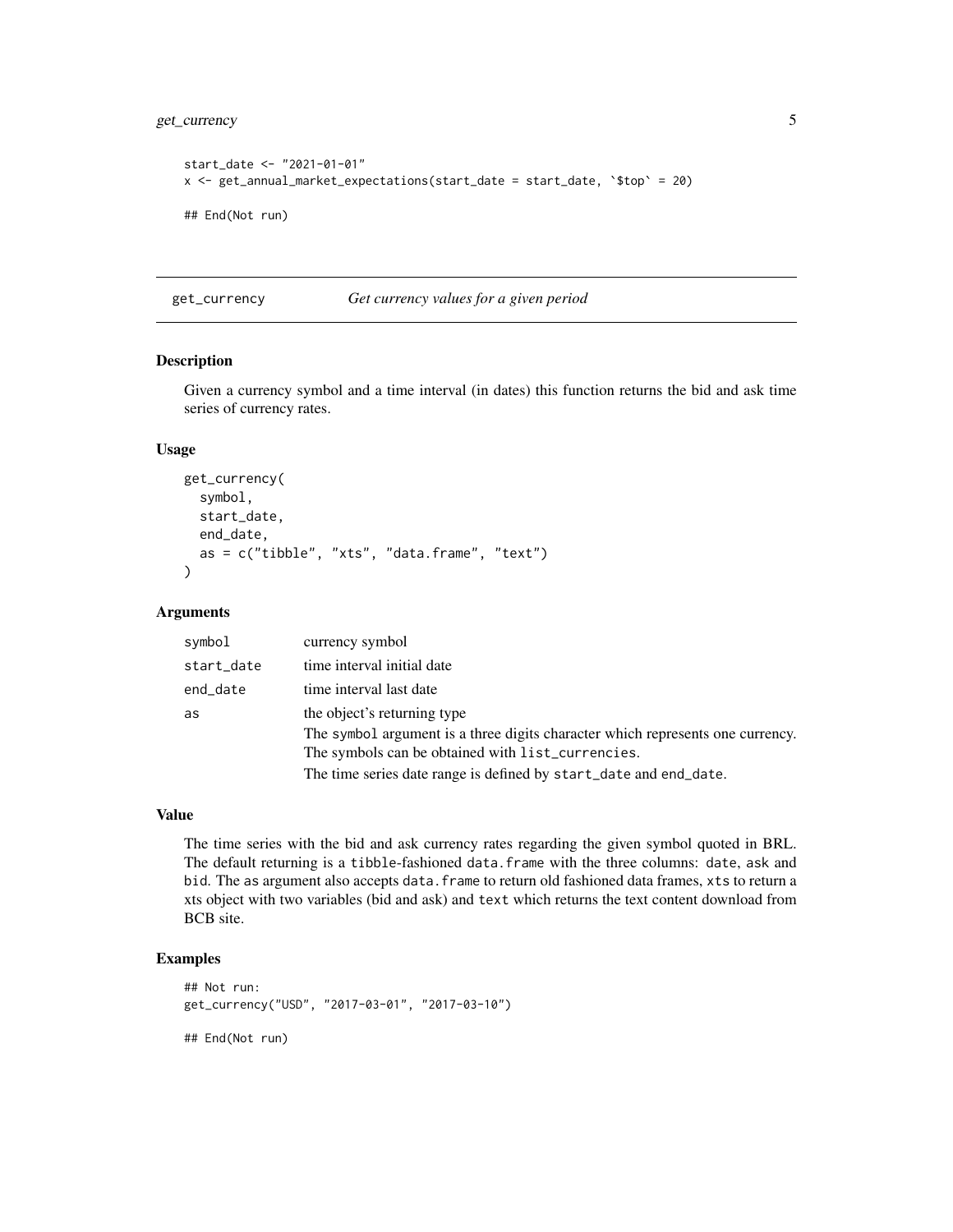<span id="page-5-0"></span>get\_currency\_cross\_rates

*Get currency matrix from BCB*

#### Description

The currency matrix has the currency cross rates for all currencies present in the BCB system.

#### Usage

get\_currency\_cross\_rates(date, ref = c("ask", "bid"))

#### Arguments

| date | reference date                                                                      |
|------|-------------------------------------------------------------------------------------|
| ref  | reffers to bid or ask rates (default ask)                                           |
|      | date is the reference date by which the currency rates must be downloaded. ref      |
|      | defaults to ask and bid returns all currency cross rates calculated with bid rates. |

#### Value

A square matrix with colnames and rownames filled with currency symbols The cells must be read as ROW in COL, for example, BRL (row) in USD (column) means Brazilian Reals in American Dollars.

#### Examples

```
## Not run:
x <- get_currency_cross_rates("2017-03-10")
currencies <- c("USD", "BRL", "AUD", "EUR", "CAD")
x[currencies, currencies]
```
## End(Not run)

get\_institutions\_market\_expectations

*Get market expectations sent by officially recognized Institutions that contribute with expectations*

#### Description

Statistics of market expectations sent by institutions. All statistics are computed based on expectations provided by many financial institutions in Brazil: banks, funds, risk managers, so on and so forth. These expections and its statistics are used to build the FOCUS Report weekly released by the Brazilian Central Bank.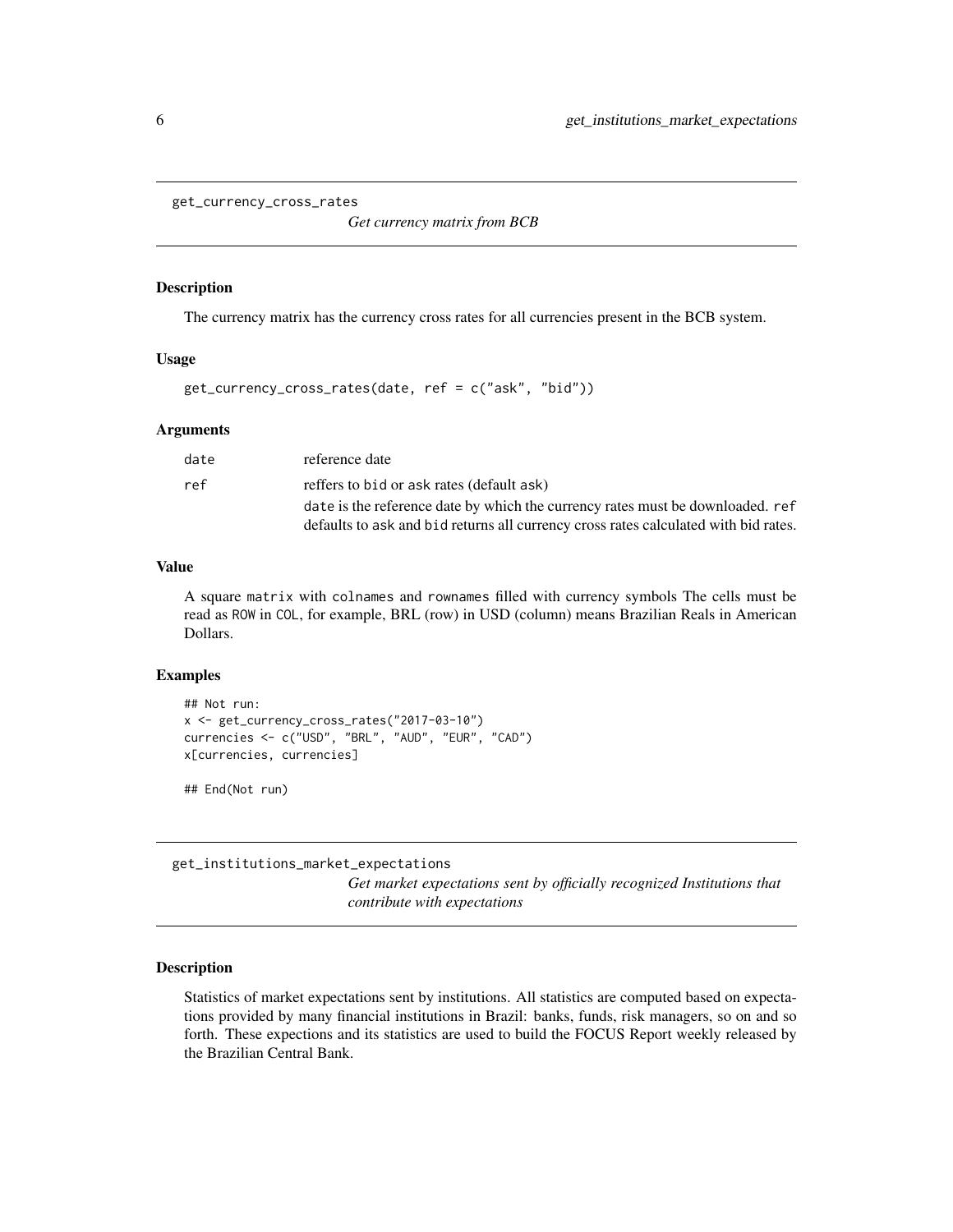get\_institutions\_market\_expectations 7

#### Usage

```
get_institutions_market_expectations(
  indic = NULL,
  start_date = NULL,
  end_date = NULL,
  ...
\mathcal{L}
```
#### Arguments

| indic      | a character vector with economic indicators names. They are case sensitive and<br>don't forget the accents.                                                                                                     |
|------------|-----------------------------------------------------------------------------------------------------------------------------------------------------------------------------------------------------------------|
| start_date | series initial date. Accepts ISO character formated date and Date.                                                                                                                                              |
| end_date   | series final date. Accepts ISO character formated date and Date.                                                                                                                                                |
| $\ddots$   | additional parameters to be passed to the API                                                                                                                                                                   |
|            | indic argument must be one of indicators listed in Details. Respecting the case,<br>blank spaces and accents.                                                                                                   |
|            | The  is to be used with API's parameters. \$top to specify the maximum<br>number of rows to be returned, this returns the \$top rows, in chronological<br>order. There is also \$skip to ignore the first rows. |
|            |                                                                                                                                                                                                                 |

#### Details

There are market expectations available for the following indicators:

- Balança Comercial
- Câmbio
- Conta corrente
- Dívida bruta do governo geral
- Dívida líquida do setor público
- IGP-DI
- IGP-M
- INPC
- Investimento direto no país
- IPA-DI
- IPA-M
- **IPCA**
- IPCA Administrados
- IPCA Alimentação no domicílio
- IPCA Bens industrializados
- IPCA Livres
- IPCA Serviços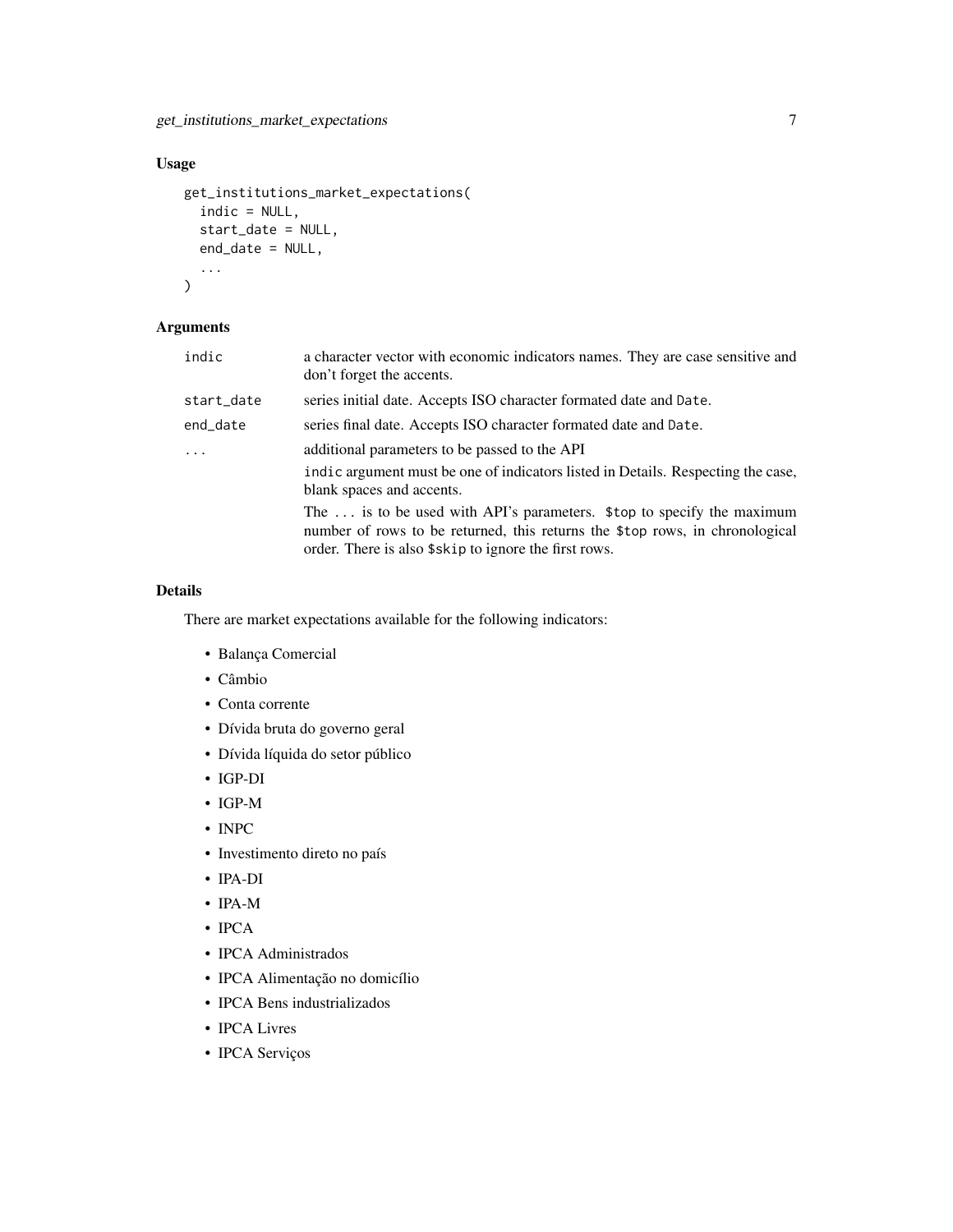#### 8 get\_institutions\_market\_expectations

- IPCA-15
- IPC-FIPE
- PIB Agropecuária
- PIB Despesa de consumo da administração pública
- PIB despesa de consumo das famílias
- PIB Exportação de bens e serviços
- PIB Formação Bruta de Capital Fixo
- PIB Importação de bens e serviços
- PIB Indústria
- PIB Serviços
- PIB Total
- Produção industrial
- Resultado nominal
- Resultado primário
- Selic
- Taxa de desocupação

Check <https://olinda.bcb.gov.br/olinda/servico/Expectativas/versao/v1/documentacao#ExpectativasMercadoInstituicoes> for more details

#### Value

A data.frame with the requested data.

```
## Not run:
indic <- "IPCA"
x <- get_institutions_market_expectations(indic, `$top` = 10)
x <- get_institutions_market_expectations(`$top` = 20)
## End(Not run)
```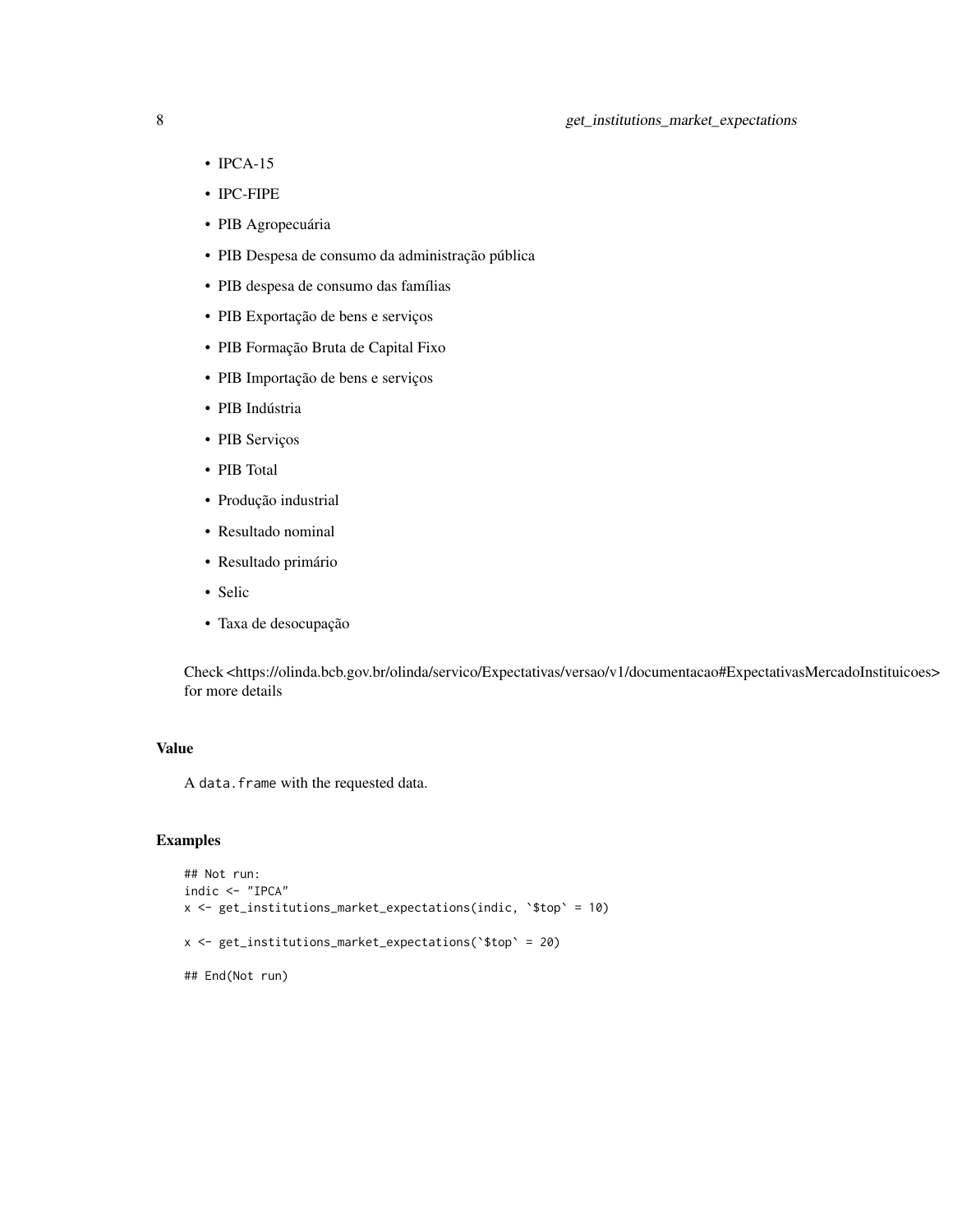<span id="page-8-0"></span>get\_market\_expectations

*Get market expectations*

#### Description

General function to get statistics of market expectations. The API provides requests for annual, monthly, and quarterly expectations. Is is also proveided expectations for 12 months ahead, specific requests for the top 5 indicators for annual and monthly expectations and data provided by financial institutions.

#### Usage

```
get_market_expectations(
 type = c("annual", "quarterly", "monthly", "inflation-12-months", "top5s-monthly",
    "top5s-annual", "institutions", "selic", "top5s-selic"),
  indic = NULL,
  start_date = NULL,
  end_date = NULL,
  keep_names = TRUE,
  ...
\mathcal{L}
```
#### Arguments

| type       | a character with one of the following: annual, quarterly monthly, inflation-12-months,<br>top5s-monthly, top5s-annual, institutions.                                                |
|------------|-------------------------------------------------------------------------------------------------------------------------------------------------------------------------------------|
| indic      | a character vector with economic indicators names. They are case sensitive and<br>don't forget the accents.                                                                         |
| start_date | series initial date. Accepts ISO character formated date and Date.                                                                                                                  |
| end_date   | series final date. Accepts ISO character formated date and Date.                                                                                                                    |
| keep_names | if TRUE keeps the column names returned by the API (in portuguese), if FALSE<br>the columns are renamed to standardized names (in english).                                         |
| $\cdots$   | additional parameters to be passed to the API                                                                                                                                       |
|            | type defines the API used to fetch data.                                                                                                                                            |
|            | • annual: refers to the API *Expectativas de Mercado Anuais * for annual<br>market expectations                                                                                     |
|            | • quarterly: refers to the API *Expectativas de Mercado Trimestrais * for<br>quarterly market expectations                                                                          |
|            | • monthly: refers to the API *Expectativas de Mercado Mensais* for monthly<br>market expectations                                                                                   |
|            | • inflation-12-months: refers to the API *Expectativas de mercado para<br>inflação nos próximos 12 meses* for market expectations of inflation in-<br>dexes for the next 12 months. |
|            |                                                                                                                                                                                     |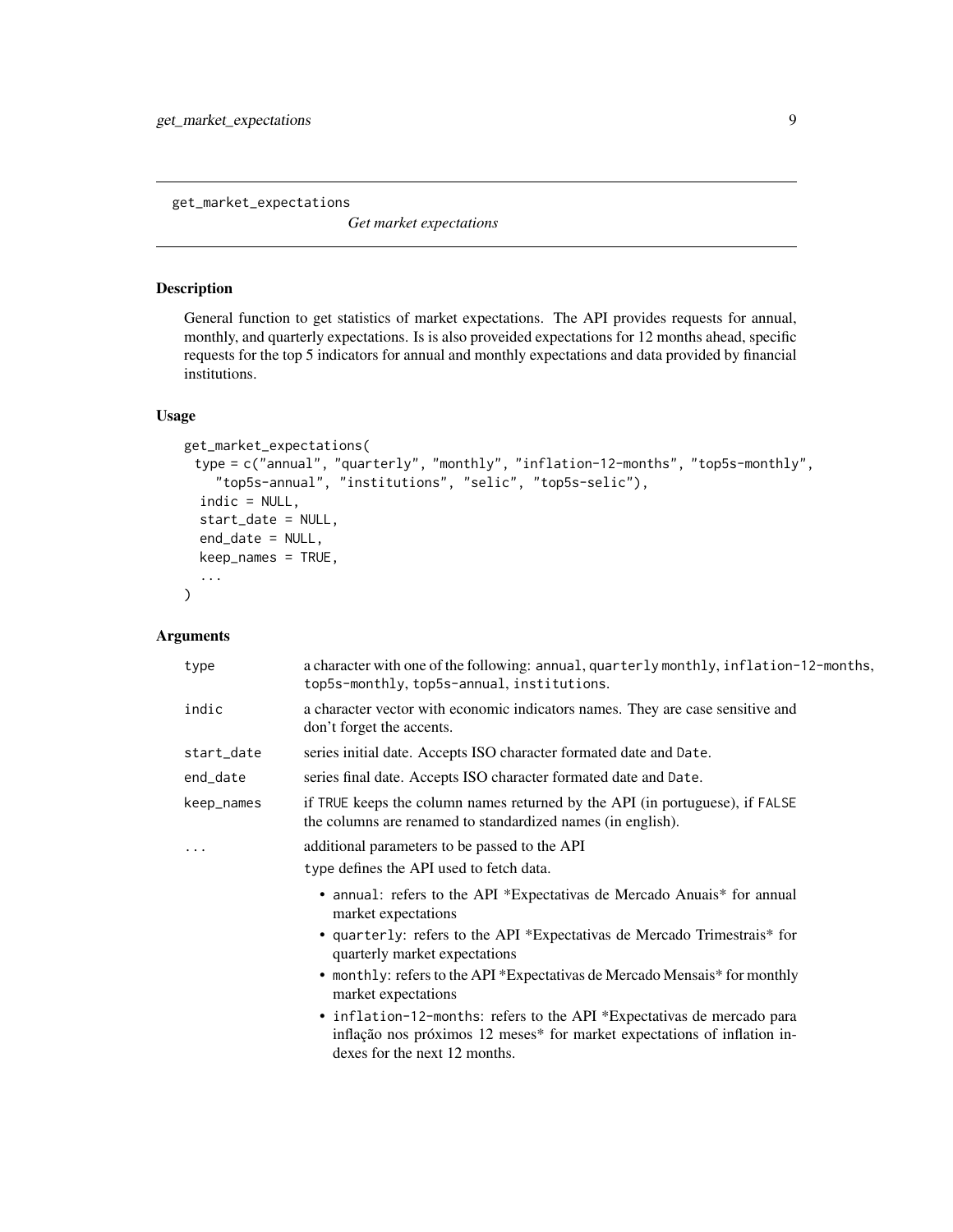- top5s-monthly: refers to the API \*Expectativas de mercado mensais para os indicadores do Top 5\* for monthly market expectations of top 5 indicators
- top5s-annual: refers to the API \*Expectativas de mercado anuais para os indicadores do Top 5\* for annual market expectations of top 5 indicators
- institutions: refers to the API \*Expectativas de mercado informadas pelas instituições credenciadas\* for market expectations sent by institutions

indic argument must be one of indicators listed in Details. Respecting the case, blank spaces and accents.

The ... is to be used with API's parameters. \$top to specify the maximum number of rows to be returned, this returns the \$top rows, in chronological order. \$skip can be used to ignore the first rows. If provided \$filter applies filters according to <https://olinda.bcb.gov.br/olinda/servico/ajuda>.

#### Details

All statistics are computed based on expectations provided by many financial institutions in Brazil: banks, funds, risk managers, so on and so forth. These expections and its statistics are used to build the FOCUS Report weekly released by the Brazilian Central Bank.

There are market expectations available for the following indicators:

- Balança Comercial
- Câmbio
- Conta corrente
- Dívida bruta do governo geral
- Dívida líquida do setor público
- IGP-DI
- IGP-M
- INPC
- Investimento direto no país
- IPA-DI
- IPA-M
- IPCA
- IPCA Administrados
- IPCA Alimentação no domicílio
- IPCA Bens industrializados
- IPCA Livres
- IPCA Serviços
- **IPCA-15**
- IPC-FIPE
- PIB Agropecuária
- PIB Despesa de consumo da administração pública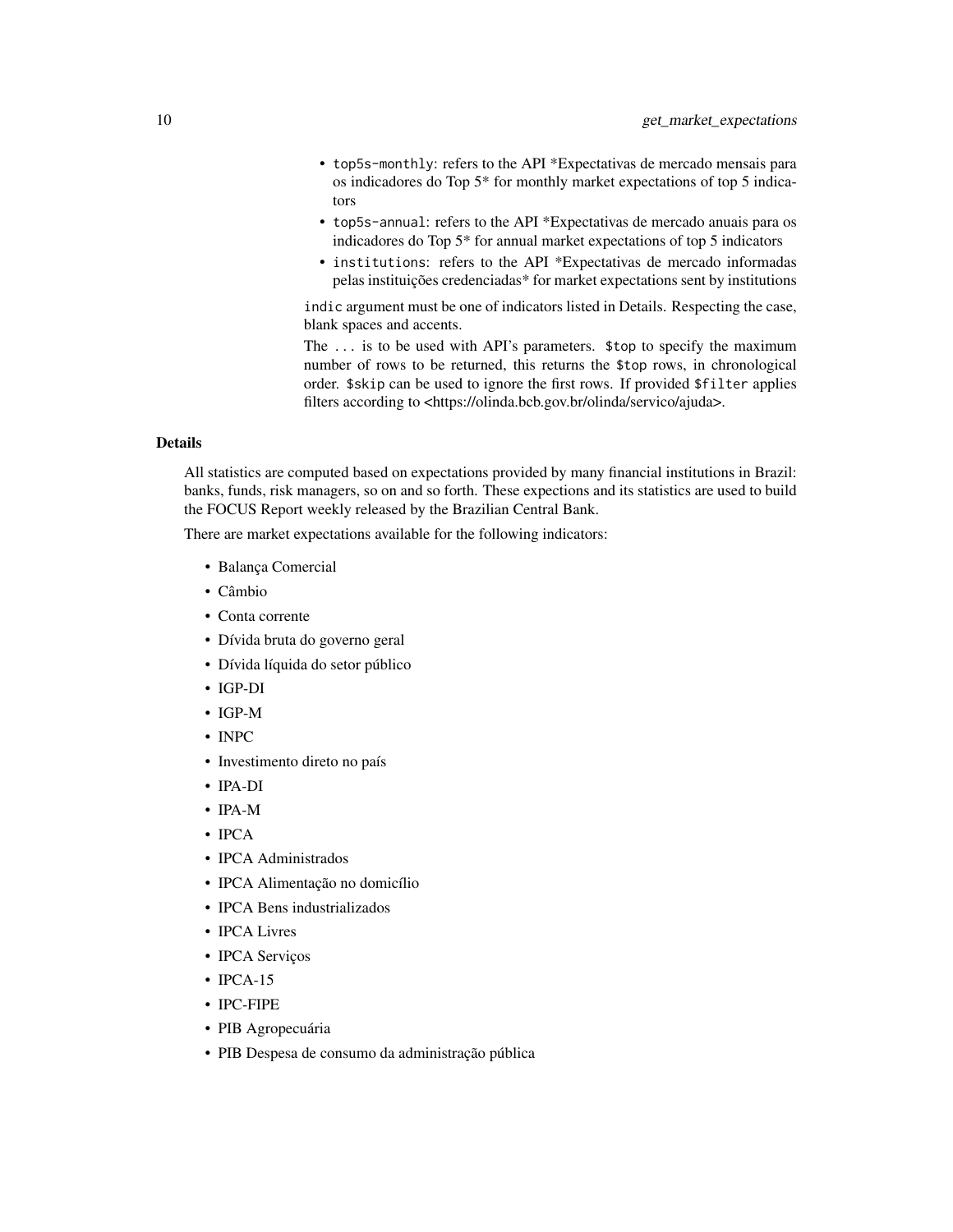- PIB despesa de consumo das famílias
- PIB Exportação de bens e serviços
- PIB Formação Bruta de Capital Fixo
- PIB Importação de bens e serviços
- PIB Indústria
- PIB Serviços
- PIB Total
- Produção industrial
- Resultado nominal
- Resultado primário
- Selic
- Taxa de desocupação

Check <https://olinda.bcb.gov.br/olinda/servico/Expectativas/versao/v1/documentacao> for more details

#### Value

A data. frame with the requested data.

```
## Not run:
indic <- c("IPCA", "Câmbio")
x <- get_market_expectations("annual", indic, `$top` = 10)
x <- get_market_expectations("monthly", "Selic", `$top` = 20)
# get monthly expectations for top 5 indicators since 2021
x <- get_market_expectations("top5s-monthly", start_date = "2021-01-01")
# get annual expectations for top 5 indicators since 2021
x <- get_market_expectations("top5s-annual", `$top` = 20)
# get all inflation expectations for 12 months ahead starting on 2021-01
x <- get_market_expectations("inflation-12-months", start_date = "2021-01-01")
# get all IPCA expectations informed by financial institutions since 2020
x <- get_market_expectations("institutions", "IPCA", start_date = "2020-01-01")
# get all SELIC expectations informed by financial institutions since 2022
x <- get_market_expectations("selic", start_date = "2022-01-01")
# get TOP5 SELIC expectations starting on 2022
x <- get_market_expectations("top5s-selic", start_date = "2022-01-01")
## End(Not run)
```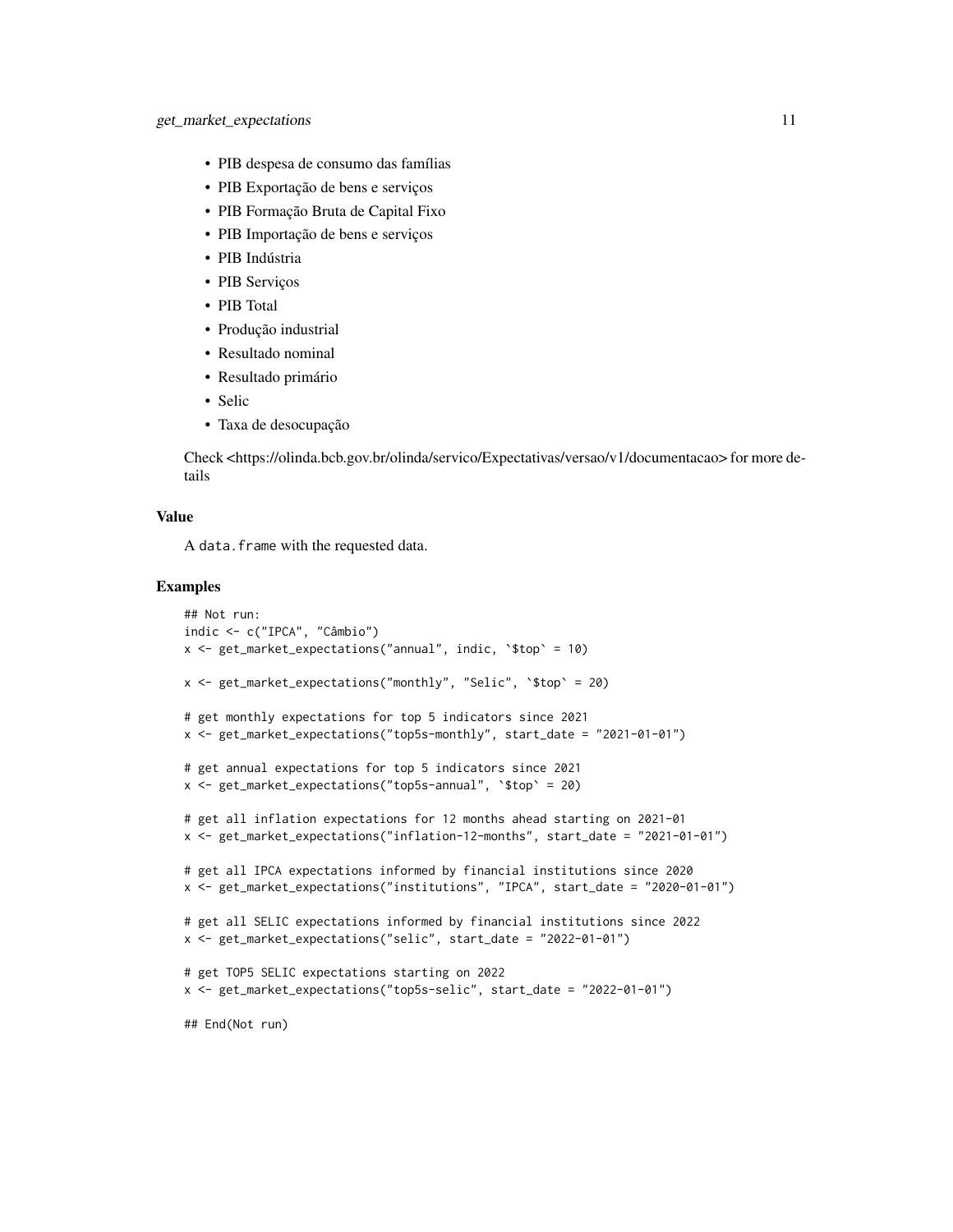<span id="page-11-0"></span>get\_monthly\_market\_expectations

*Get monthly market expectations of economic indicators*

#### Description

Statistics for the monthly expectations of economic indicators. All statistics are computed based on monthly expectations provided by many financial institutions in Brazil: banks, funds, risk managers, so on and so forth. These expections and its statistics are used to build the FOCUS Report weekly released by the Brazilian Central Bank.

#### Usage

```
get_monthly_market_expectations(
  indic = NULL,
  start_date = NULL,
  end_date = NULL,
  ...
)
```
#### Arguments

| indic      | a character vector with economic indicators names. They are case sensitive and<br>don't forget the accents.                                                                                                     |
|------------|-----------------------------------------------------------------------------------------------------------------------------------------------------------------------------------------------------------------|
| start_date | series initial date. Accepts ISO character formated date and Date.                                                                                                                                              |
| end_date   | series final date. Accepts ISO character formated date and Date.                                                                                                                                                |
|            | additional parameters to be passed to the API                                                                                                                                                                   |
|            | indic argument must be one of indicators listed in Details. Respecting the case,<br>blank spaces and accents.                                                                                                   |
|            | The  is to be used with API's parameters. \$top to specify the maximum<br>number of rows to be returned, this returns the \$top rows, in chronological<br>order. There is also \$skip to ignore the first rows. |

#### Details

There are monthly expectations available for the following indicators:

- Câmbio
- IGP-DI
- IGP-M
- INPC
- IPA-DI
- IPA-M
- IPCA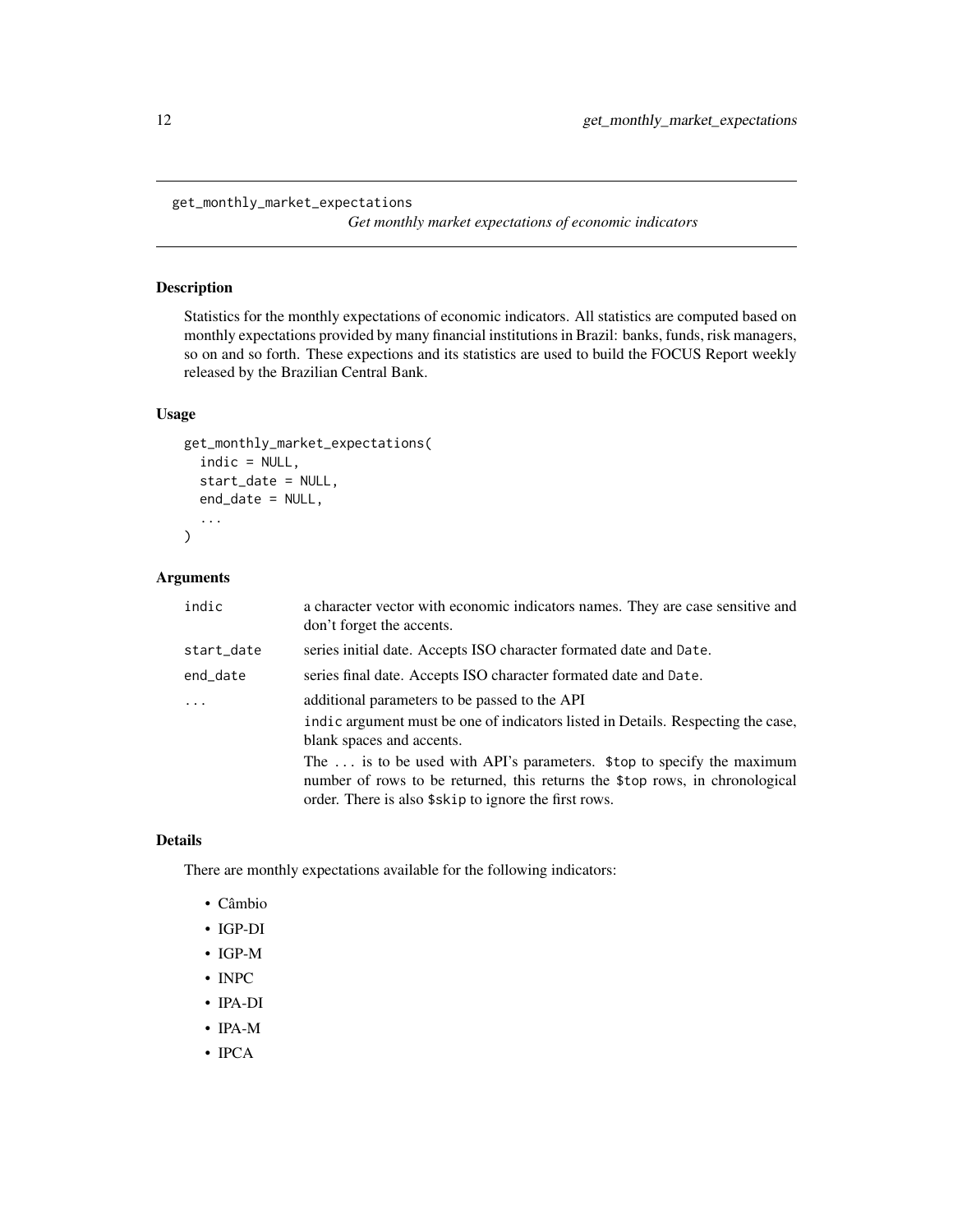- <span id="page-12-0"></span>• IPCA Administrados
- IPCA Alimentação no domicílio
- IPCA Bens industrializados
- IPCA Livres
- IPCA Serviços
- IPCA-15
- IPC-Fipe
- Produção industrial
- Selic
- Taxa de desocupação

Check <https://olinda.bcb.gov.br/olinda/servico/Expectativas/versao/v1/documentacao#ExpectativaMercadoMensais> for more details

#### Value

A data. frame with the requested data.

#### Examples

```
## Not run:
indic <- c("IPCA", "IPC-Fipe")
end_date <- "2018-01-31"
x <- get_monthly_market_expectations(indic, end_date = end_date, `$top` = 10)
# return all indicators for the specified date range
start_date <- "2021-01-01"
x <- get_monthly_market_expectations(start_date = start_date, '$top' = 20)
## End(Not run)
```
get\_quarterly\_market\_expectations *Get quarterly market expectations of economic indicators*

#### Description

Statistics for the quarterly expectations of economic indicators. All statistics are computed based on quarterly expectations provided by many financial institutions in Brazil: banks, funds, risk managers, so on and so forth. These expections and its statistics are used to build the FOCUS Report weekly released by the Brazilian Central Bank.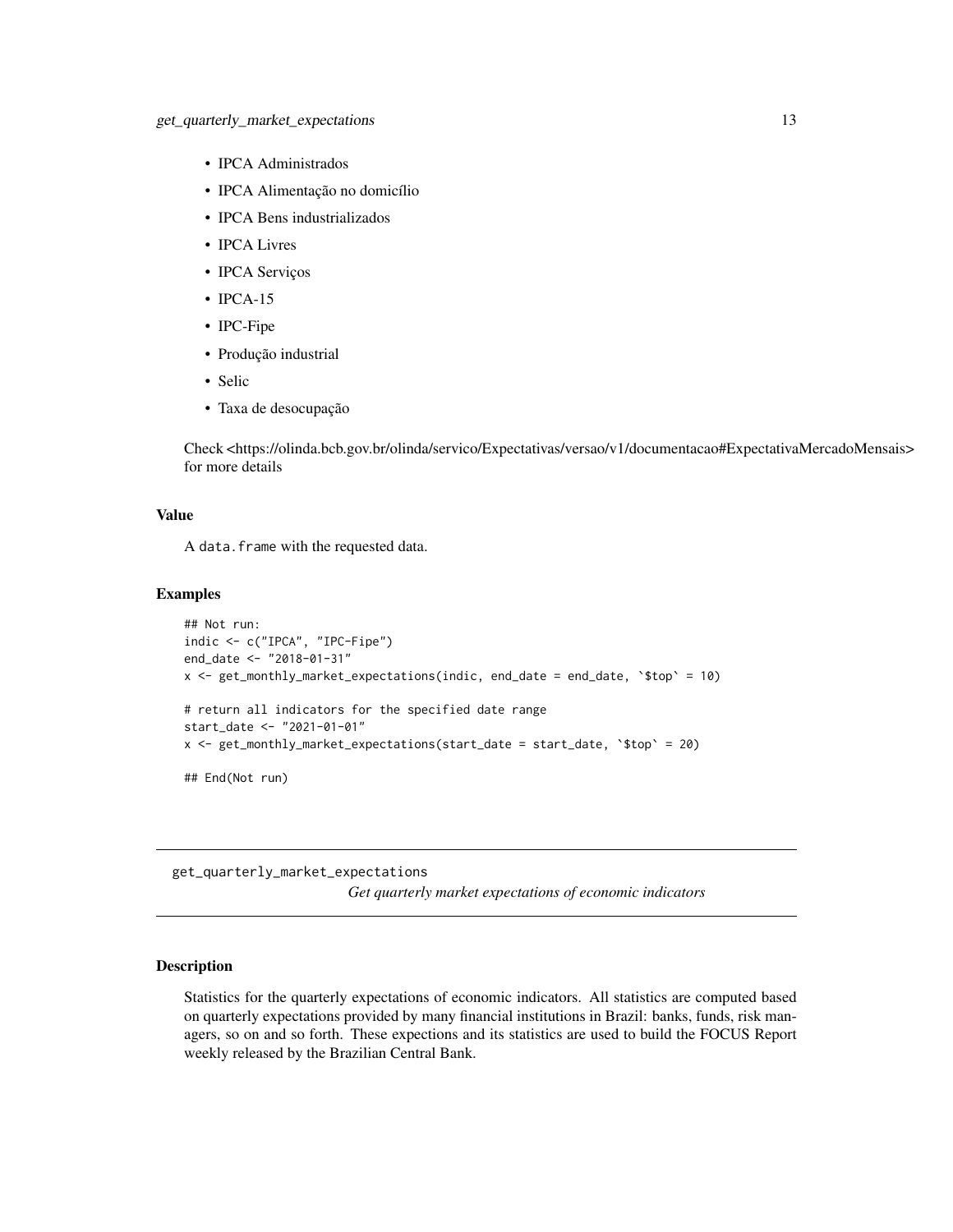#### Usage

```
get_quarterly_market_expectations(
  indic = NULL,
  start_date = NULL,
  end_date = NULL,
  ...
\mathcal{L}
```
#### Arguments

| start_date<br>series initial date. Accepts ISO character formated date and Date.<br>end_date<br>series final date. Accepts ISO character formated date and Date.<br>additional parameters to be passed to the API<br>$\cdots$<br>blank spaces and accents. | indic | a character vector with economic indicators names. They are case sensitive and<br>don't forget the accents.                                                                                                     |
|------------------------------------------------------------------------------------------------------------------------------------------------------------------------------------------------------------------------------------------------------------|-------|-----------------------------------------------------------------------------------------------------------------------------------------------------------------------------------------------------------------|
|                                                                                                                                                                                                                                                            |       |                                                                                                                                                                                                                 |
|                                                                                                                                                                                                                                                            |       |                                                                                                                                                                                                                 |
|                                                                                                                                                                                                                                                            |       |                                                                                                                                                                                                                 |
|                                                                                                                                                                                                                                                            |       | indic argument must be one of indicators listed in Details. Respecting the case,                                                                                                                                |
|                                                                                                                                                                                                                                                            |       | The  is to be used with API's parameters. \$top to specify the maximum<br>number of rows to be returned, this returns the \$top rows, in chronological<br>order. There is also \$skip to ignore the first rows. |

#### Details

There are quarterly expectations available for the following indicators:

- Câmbio
- IPCA
- IPCA Administrados
- IPCA Alimentação no domicílio
- IPCA Bens industrializados
- IPCA Livres
- IPCA Serviços
- PIB Agropecuária
- PIB Indústria
- PIB Serviços
- PIB Total
- Taxa de desocupação

Check <https://olinda.bcb.gov.br/olinda/servico/Expectativas/versao/v1/documentacao#ExpectativasMercadoTrimestrais> for more details

#### Value

A data. frame with the requested data.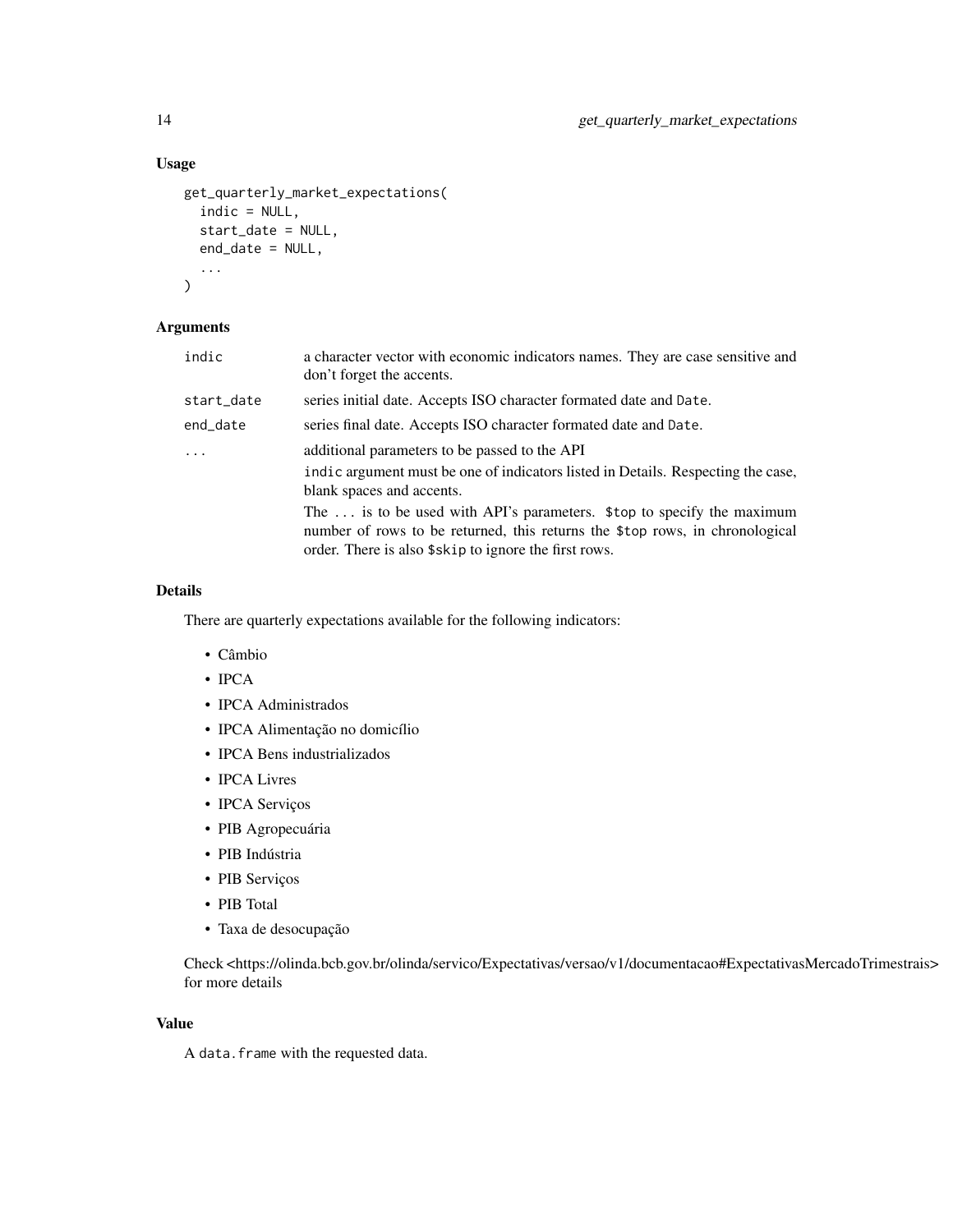#### <span id="page-14-0"></span>get\_selic\_market\_expectations 15

#### Examples

```
## Not run:
indic <- c("PIB Industrial", "PIB Total")
end_date <- "2018-01-31"
x <- get_quarterly_market_expectations(indic, end_date = end_date, `$top` = 10)
# return all indicators for the specified date range
start_date <- "2021-01-01"
x <- get_quarterly_market_expectations(start_date = start_date, `$top` = 20)
## End(Not run)
```
get\_selic\_market\_expectations *Get Selic market expectations*

#### Description

Statistics of Selic market expectations. All statistics are computed based on expectations provided by many financial institutions in Brazil: banks, funds, risk managers, so on and so forth. These expections and its statistics are used to build the FOCUS Report weekly released by the Brazilian Central Bank.

#### Usage

```
get_selic_market_expectations(start_date = NULL, end_date = NULL, ...)
```
#### Arguments

| start_date | series initial date. Accepts ISO character formated date and Date.                                                                                                                                              |
|------------|-----------------------------------------------------------------------------------------------------------------------------------------------------------------------------------------------------------------|
| end_date   | series final date. Accepts ISO character formated date and Date.                                                                                                                                                |
| $\cdots$   | additional parameters to be passed to the API                                                                                                                                                                   |
|            | The  is to be used with API's parameters. \$top to specify the maximum<br>number of rows to be returned, this returns the \$top rows, in chronological<br>order. There is also \$skip to ignore the first rows. |

#### Details

Check <https://olinda.bcb.gov.br/olinda/servico/Expectativas/versao/v1/documentacao#ExpectativasMercadoSelic> for more details

#### Value

A data. frame with the requested data.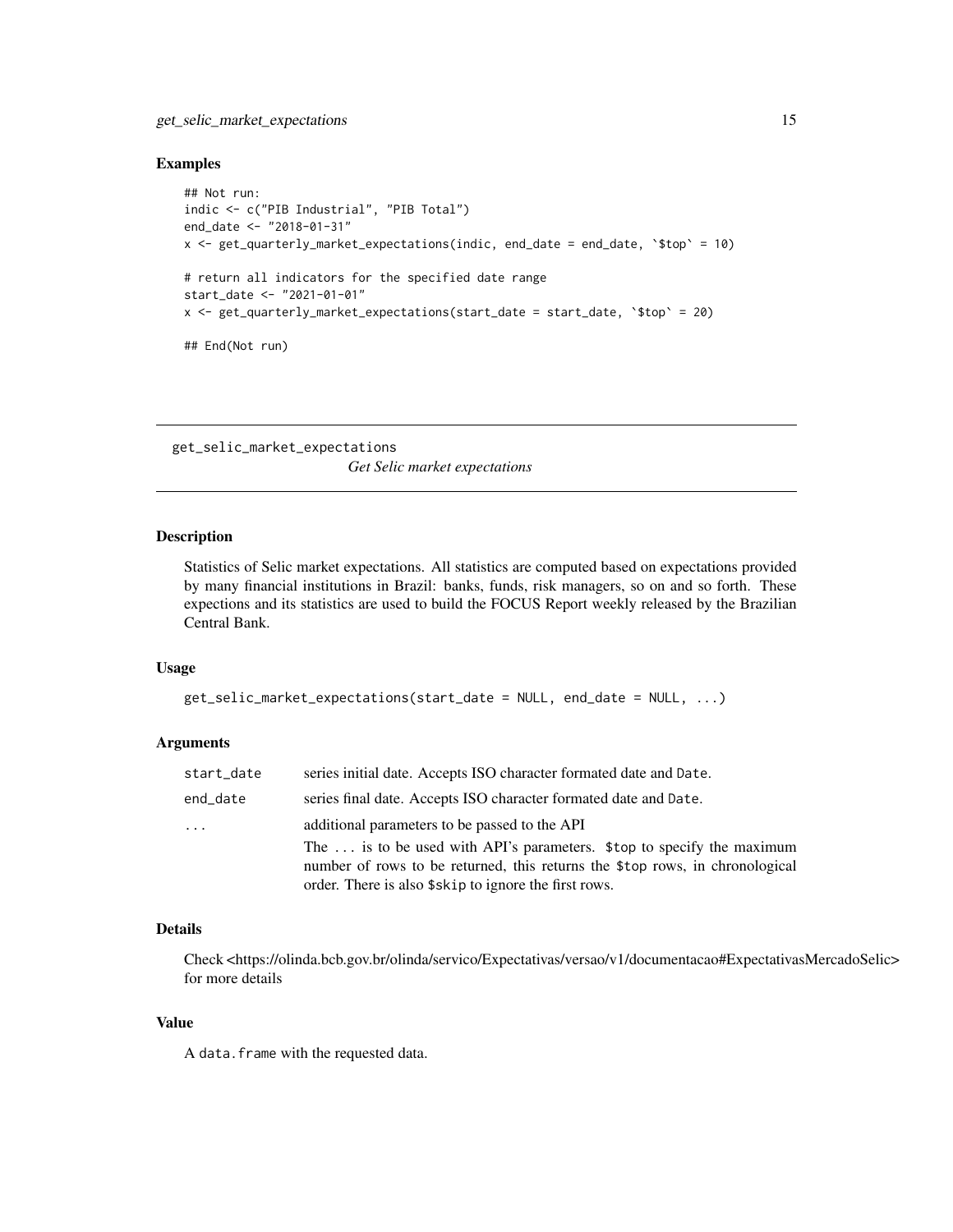#### Examples

```
## Not run:
# return all indicators for the specified date range
start_date <- "2022-01-01"
x <- get_selic_market_expectations(start_date = start_date, `$top` = 20)
## End(Not run)
```
get\_series *Get the series from BCB*

#### Description

Get the series from BCB

#### Usage

```
get_series(
 code,
  start_date = NULL,
  end_date = NULL,
 last = \theta,
  as = c("tibble", "xts", "ts", "data.frame", "text")
)
```
#### Arguments

| code       | series code                                                                                                                                                                                                                                                                                                                                                                         |
|------------|-------------------------------------------------------------------------------------------------------------------------------------------------------------------------------------------------------------------------------------------------------------------------------------------------------------------------------------------------------------------------------------|
| start_date | series initial date. Accepts ISO character formated date and Date.                                                                                                                                                                                                                                                                                                                  |
| end_date   | series final date. Accepts ISO character formated date and Date.                                                                                                                                                                                                                                                                                                                    |
| last       | last items of the series                                                                                                                                                                                                                                                                                                                                                            |
| as         | the returning type: data objects (tibble, xts, data. frame, ts) or text for raw<br><b>JSON</b>                                                                                                                                                                                                                                                                                      |
|            | code argument can be obtained in the SGS system site. In this site searches can<br>be executed in order to find out the desired series and use the series code in the<br>code argument.                                                                                                                                                                                             |
|            | The arguments start_date, end_date and last are optional. If none of these<br>arguments are set, then the entire time series is downloaded. Define start_date<br>and end_date to download a period of data and to download the last N registers<br>define the last argument to N a positive integer. Once last is provided it over-<br>rides the arguments start_date and end_date. |

#### Value

tibble is the default returning class, but the argument as can be set to xts, data.frame, ts, or text to return these other types. text returns the JSON data provided by the remote API.

<span id="page-15-0"></span>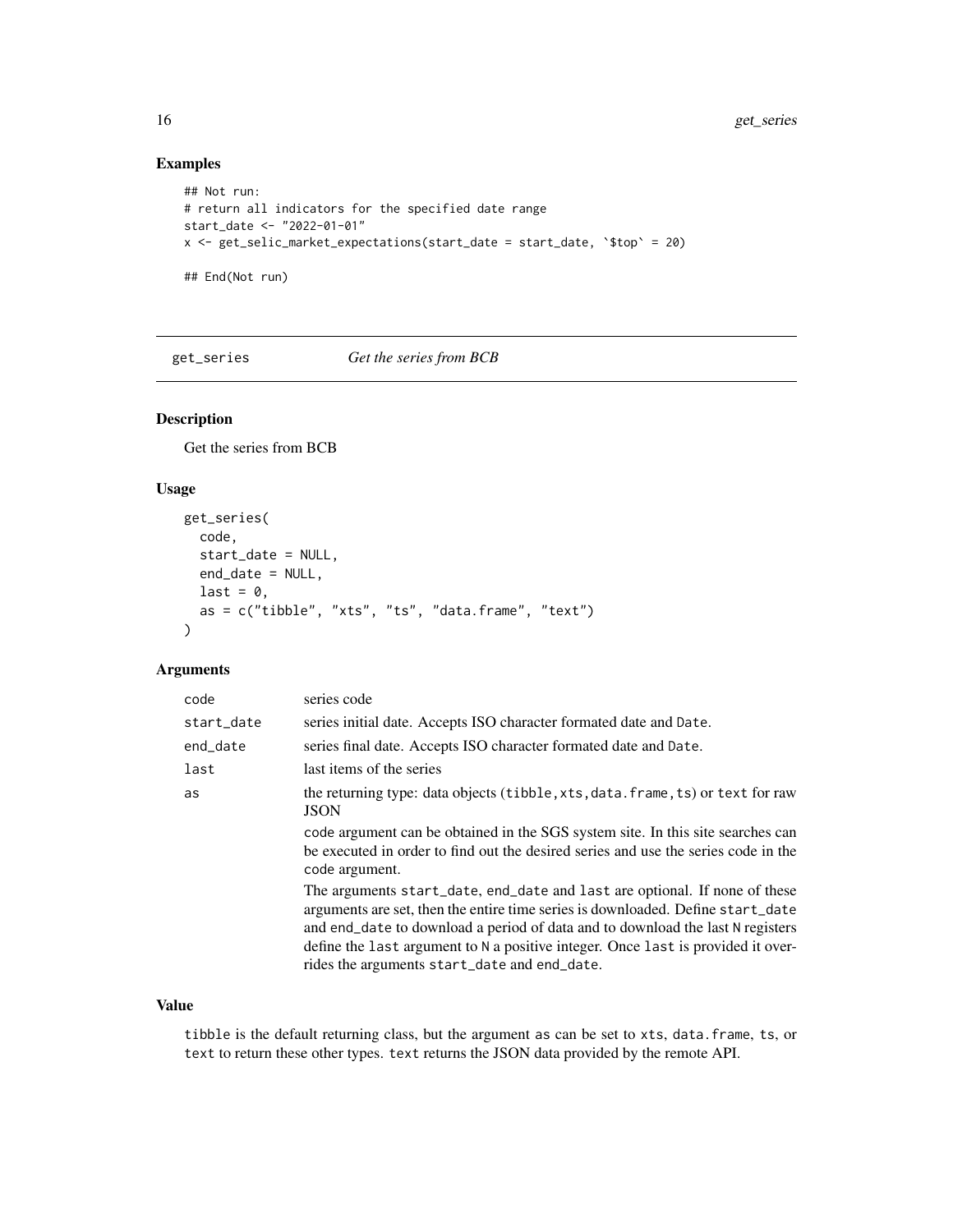#### <span id="page-16-0"></span>Examples

```
# download the entire series
## Not run: get_series(1)
# download a period of dates
## Not run: get_series(1, start_date = '2016-12-01')
## Not run: x <- get_series(1, start_date = '2016-12-01', end_date = '2016-12-31')
# downlaod the last register
## Not run: x <- get_series(1, last = 1)
```
get\_top5s\_annual\_market\_expectations

*Get annual market expectations from top 5 providers*

#### Description

Statistics of annual expectations for top 5 indicators. All statistics are computed based on expectations provided by many financial institutions in Brazil: banks, funds, risk managers, so on and so forth. These expections and its statistics are used to build the FOCUS Report weekly released by the Brazilian Central Bank.

#### Usage

```
get_top5s_annual_market_expectations(
  indic = NULL,
  start_date = NULL,
  end_date = NULL,
  ...
\mathcal{L}
```
#### Arguments

| indic      | a character vector with economic indicators names. They are case sensitive and<br>don't forget the accents.                                                                                                     |
|------------|-----------------------------------------------------------------------------------------------------------------------------------------------------------------------------------------------------------------|
| start_date | series initial date. Accepts ISO character formated date and Date.                                                                                                                                              |
| end_date   | series final date. Accepts ISO character formated date and Date.                                                                                                                                                |
|            | additional parameters to be passed to the API                                                                                                                                                                   |
|            | indic argument must be one of indicators listed in Details. Respecting the case,<br>blank spaces and accents.                                                                                                   |
|            | The  is to be used with API's parameters. \$top to specify the maximum<br>number of rows to be returned, this returns the \$top rows, in chronological<br>order. There is also \$skip to ignore the first rows. |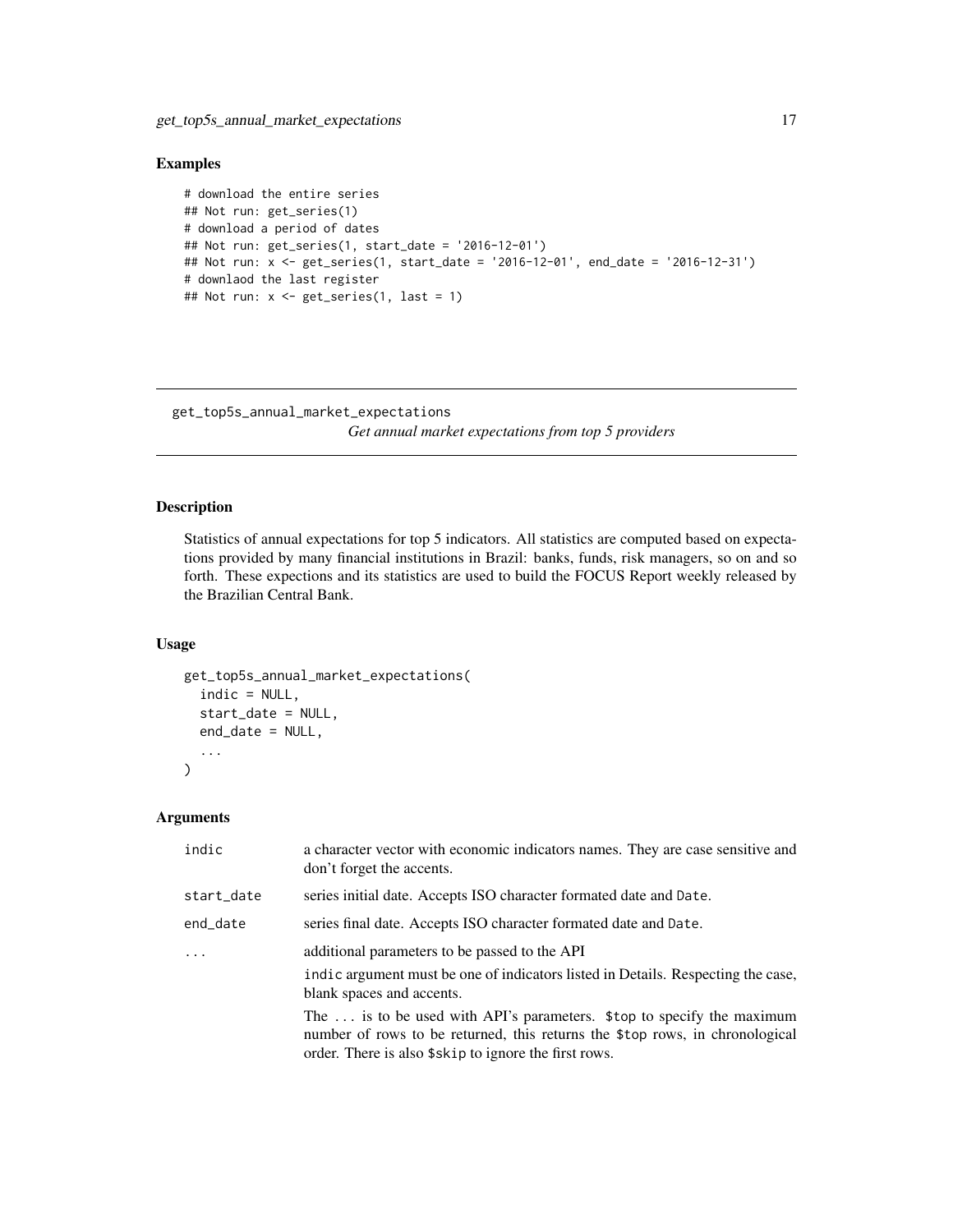There are inflation's expectations available for the following indicators:

- Câmbio
- IGP-DI
- IGP-M
- IPCA
- Selic

Check <https://olinda.bcb.gov.br/olinda/servico/Expectativas/versao/v1/documentacao#ExpectativasMercadoTop5Anuais> for more details

#### Value

A data. frame with the requested data.

#### Examples

```
## Not run:
indic <- "IPCA"
end_date <- "2018-06-22"
x \leq - get_top5s_annual_market_expectations(indic, end_date = end_date, \sqrt{5}top = 10)
# return all indicators for the specified date range
start_date <- "2021-01-01"
x <- get_top5s_annual_market_expectations(start_date = start_date, `$top` = 20)
## End(Not run)
```
get\_top5s\_monthly\_market\_expectations *Get monthly market expectations from top 5 providers*

#### Description

Statistics of monthly expectations for top 5 indicators. All statistics are computed based on expectations provided by many financial institutions in Brazil: banks, funds, risk managers, so on and so forth. These expections and its statistics are used to build the FOCUS Report weekly released by the Brazilian Central Bank.

#### Usage

```
get_top5s_monthly_market_expectations(
  indic = NULL,
  start_date = NULL,
 end_date = NULL,
  ...
)
```
<span id="page-17-0"></span>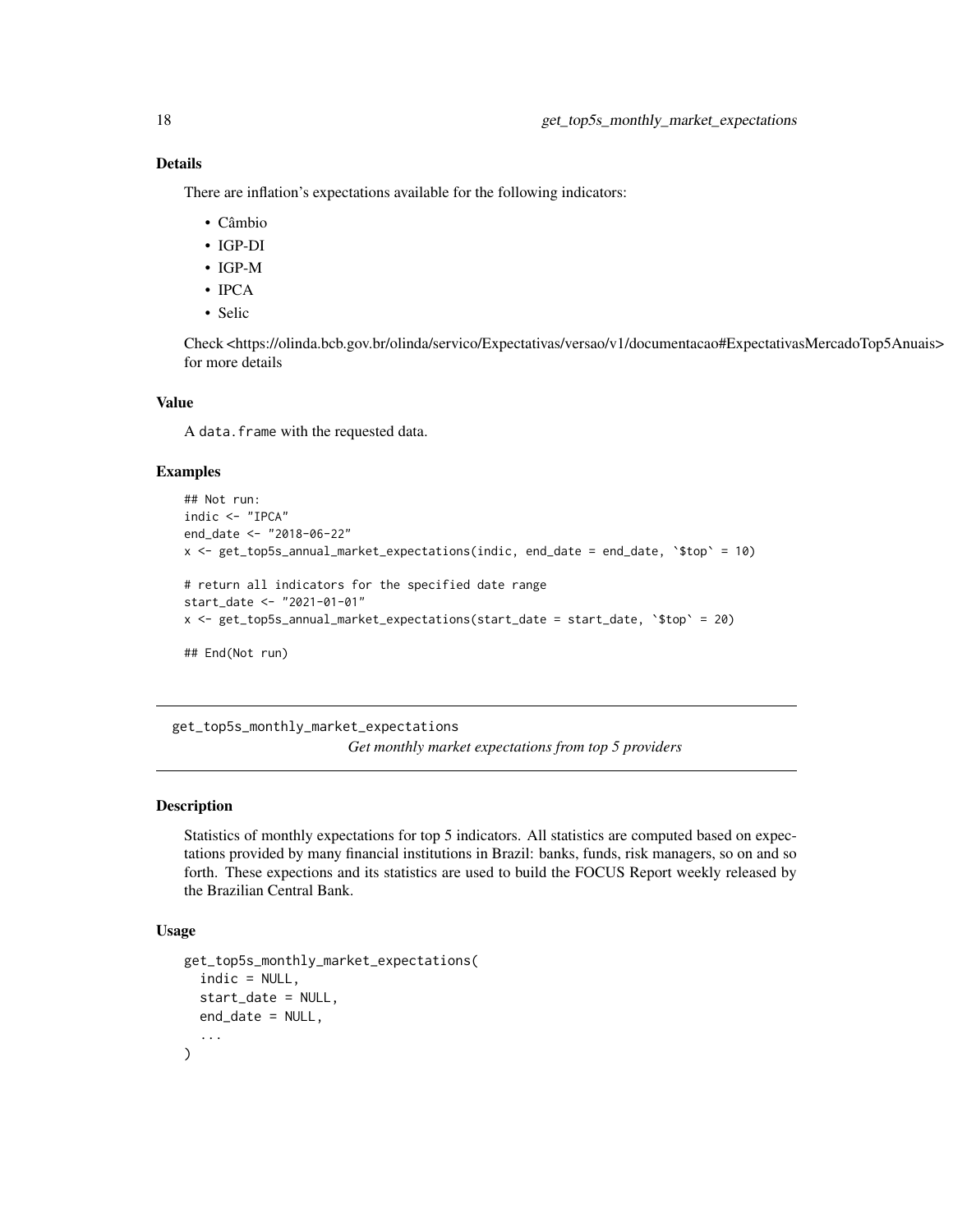#### Arguments

| indic      | a character vector with economic indicators names. They are case sensitive and<br>don't forget the accents.                                                                                                     |
|------------|-----------------------------------------------------------------------------------------------------------------------------------------------------------------------------------------------------------------|
| start_date | series initial date. Accepts ISO character formated date and Date.                                                                                                                                              |
| end_date   | series final date. Accepts ISO character formated date and Date.                                                                                                                                                |
| .          | additional parameters to be passed to the API                                                                                                                                                                   |
|            | indic argument must be one of indicators listed in Details. Respecting the case,<br>blank spaces and accents.                                                                                                   |
|            | The  is to be used with API's parameters. \$top to specify the maximum<br>number of rows to be returned, this returns the \$top rows, in chronological<br>order. There is also \$skip to ignore the first rows. |

### Details

There are inflation's expectations available for the following indicators:

- Câmbio
- IGP-DI
- IGP-M
- IPCA
- Selic

Check <https://olinda.bcb.gov.br/olinda/servico/Expectativas/versao/v1/documentacao#ExpectativasMercadoTop5Mensais> for more details

#### Value

A data. frame with the requested data.

```
## Not run:
indic <- "IPCA"
end_date <- "2018-06-22"
x <- get_top5s_monthly_market_expectations(indic, end_date = end_date, `$top` = 10)
# return all indicators for the specified date range
start_date <- "2021-01-01"
x <- get_top5s_monthly_market_expectations(start_date = start_date, `$top` = 20)
## End(Not run)
```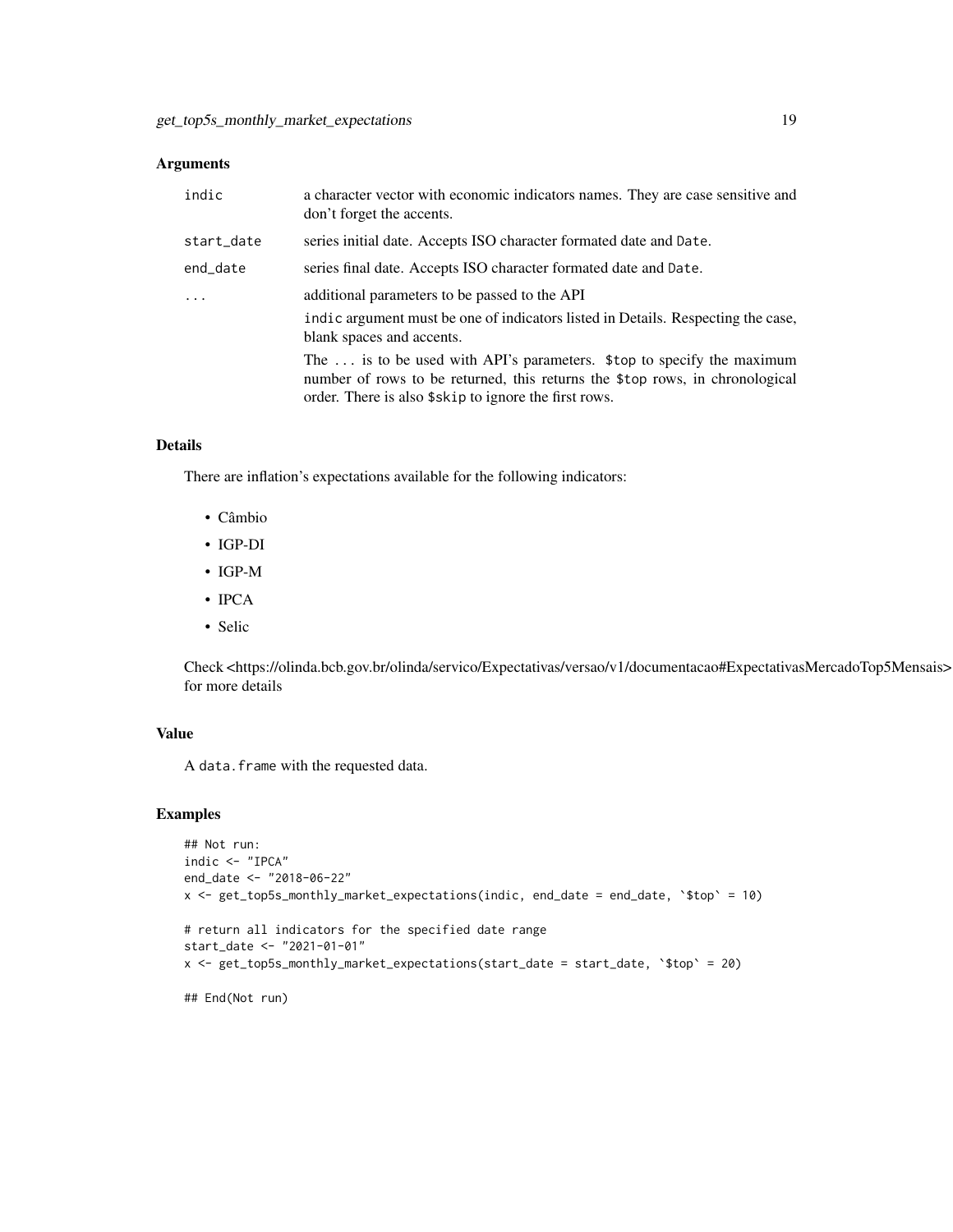*Get Selic market expectations from top 5 providers*

#### <span id="page-19-0"></span>Description

Statistics of Selic expectations for top 5 indicators. All statistics are computed based on expectations provided by many financial institutions in Brazil: banks, funds, risk managers, so on and so forth. These expections and its statistics are used to build the FOCUS Report weekly released by the Brazilian Central Bank.

#### Usage

```
get_top5s_selic_market_expectations(start_date = NULL, end_date = NULL, ...)
```
#### Arguments

| start_date | series initial date. Accepts ISO character formated date and Date.                                                                                                                                              |
|------------|-----------------------------------------------------------------------------------------------------------------------------------------------------------------------------------------------------------------|
| end_date   | series final date. Accepts ISO character formated date and Date.                                                                                                                                                |
| .          | additional parameters to be passed to the API                                                                                                                                                                   |
|            | The  is to be used with API's parameters. \$top to specify the maximum<br>number of rows to be returned, this returns the \$top rows, in chronological<br>order. There is also \$skip to ignore the first rows. |

#### Details

Check <https://olinda.bcb.gov.br/olinda/servico/Expectativas/versao/v1/documentacao#ExpectativasMercadoTop5Selic> for more details

#### Value

A data. frame with the requested data.

```
## Not run:
# return all indicators for the specified date range
start_date <- "2022-01-01"
x <- get_top5s_selic_market_expectations(start_date = start_date, `$top` = 20)
## End(Not run)
```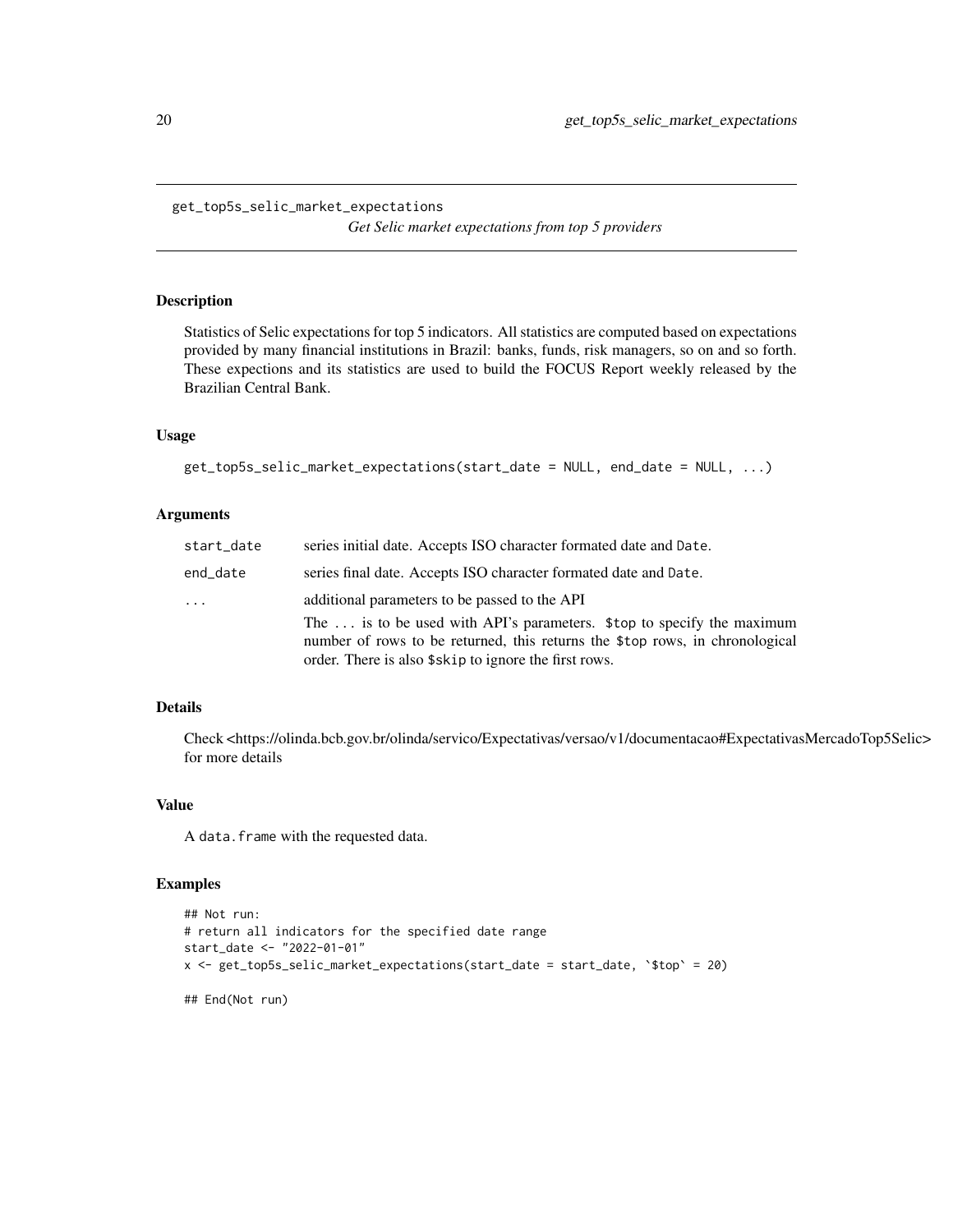<span id="page-20-0"></span>get\_twelve\_months\_inflation\_expectations *Get inflation's market expectations for the next 12 months*

#### Description

Statistics of inflation's market expectations for the next 12 months. All statistics are computed based on expectations provided by many financial institutions in Brazil: banks, funds, risk managers, so on and so forth. These expections and its statistics are used to build the FOCUS Report weekly released by the Brazilian Central Bank.

#### Usage

```
get_twelve_months_inflation_expectations(
  indic = NULL,
  start_date = NULL,
  end_date = NULL,
  ...
)
```
#### Arguments

| indic      | a character vector with economic indicators names. They are case sensitive and<br>don't forget the accents.                                                                                                     |
|------------|-----------------------------------------------------------------------------------------------------------------------------------------------------------------------------------------------------------------|
| start_date | series initial date. Accepts ISO character formated date and Date.                                                                                                                                              |
| end_date   | series final date. Accepts ISO character formated date and Date.                                                                                                                                                |
| .          | additional parameters to be passed to the API                                                                                                                                                                   |
|            | indic argument must be one of indicators listed in Details. Respecting the case,<br>blank spaces and accents.                                                                                                   |
|            | The  is to be used with API's parameters. \$top to specify the maximum<br>number of rows to be returned, this returns the \$top rows, in chronological<br>order. There is also \$skip to ignore the first rows. |

#### Details

There are inflation's expectations available for the following indicators:

- IGP-DI
- IGP-M
- INPC
- IPA-DI
- IPA-M
- IPCA
- IPCA Administrados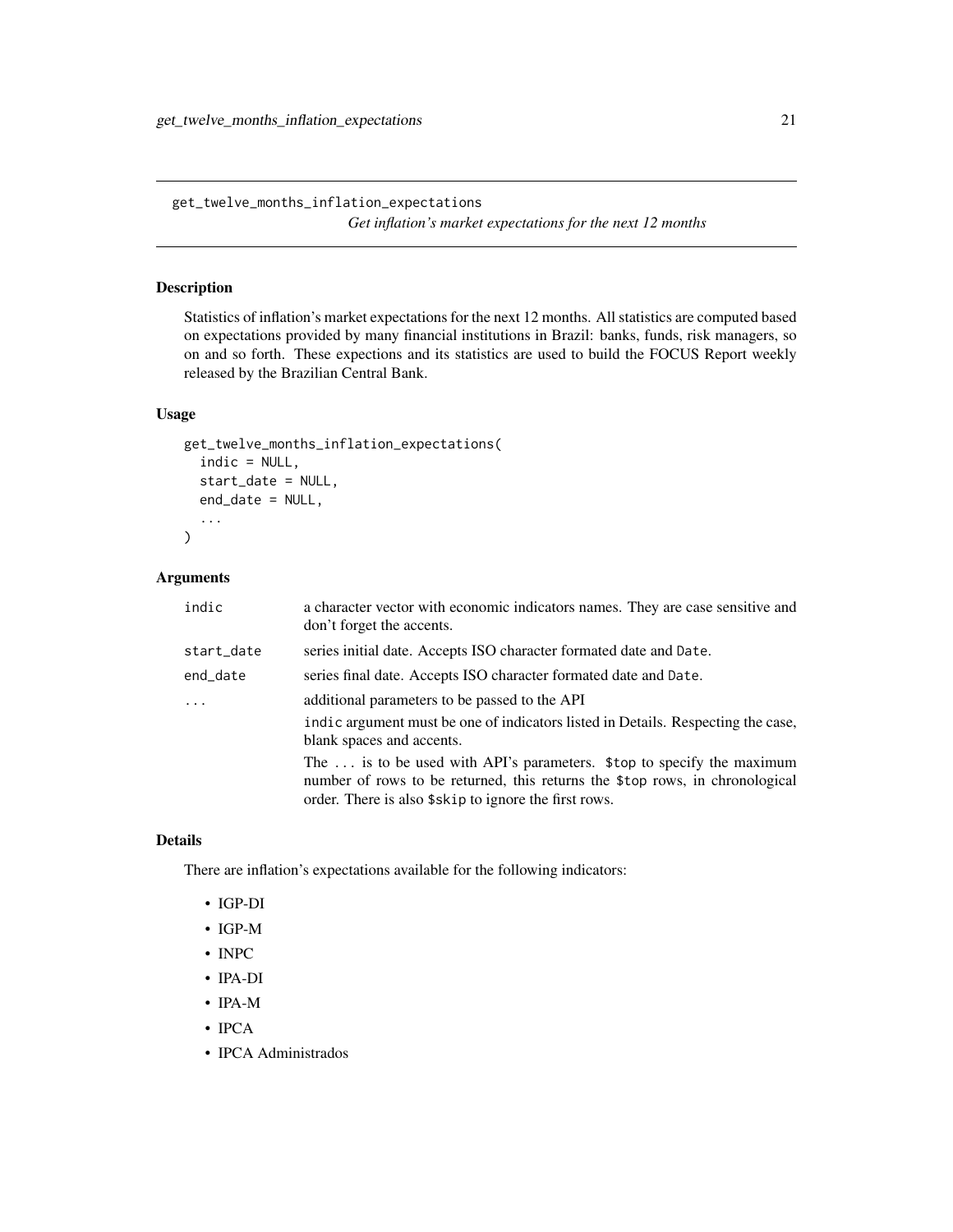<span id="page-21-0"></span>22 helpers and the contract of the contract of the contract of the contract of the contract of the contract of the contract of the contract of the contract of the contract of the contract of the contract of the contract of

- IPCA Alimentação no domicílio
- IPCA Bens industrializados
- IPCA Livres
- IPCA Serviços
- **IPCA-15**
- IPC-FIPE

Check <https://olinda.bcb.gov.br/olinda/servico/Expectativas/versao/v1/documentacao#ExpectativasMercadoInflacao12Meses> for more details

#### Value

A data. frame with the requested data.

#### Examples

```
## Not run:
indic <- c("IPCA", "IGP-M")
end_date <- "2018-06-22"
x <- get_twelve_months_inflation_expectations(indic, end_date = end_date, `$top` = 10)
# return all indicators for the specified date range
start_date <- "2021-01-01"
x <- get_twelve_months_inflation_expectations(start_date = start_date, `$top` = 20)
## End(Not run)
```
helpers *Helpers to access time series columns*

#### Description

Extraxt bid and ask data from time series objects.

#### Usage

```
Bid(x, \ldots)## S3 method for class 'data.frame'
Bid(x, \ldots)## S3 method for class 'xts'
Bid(x, \ldots)## S3 method for class 'olinda_df'
Bid(x, \ldots)
```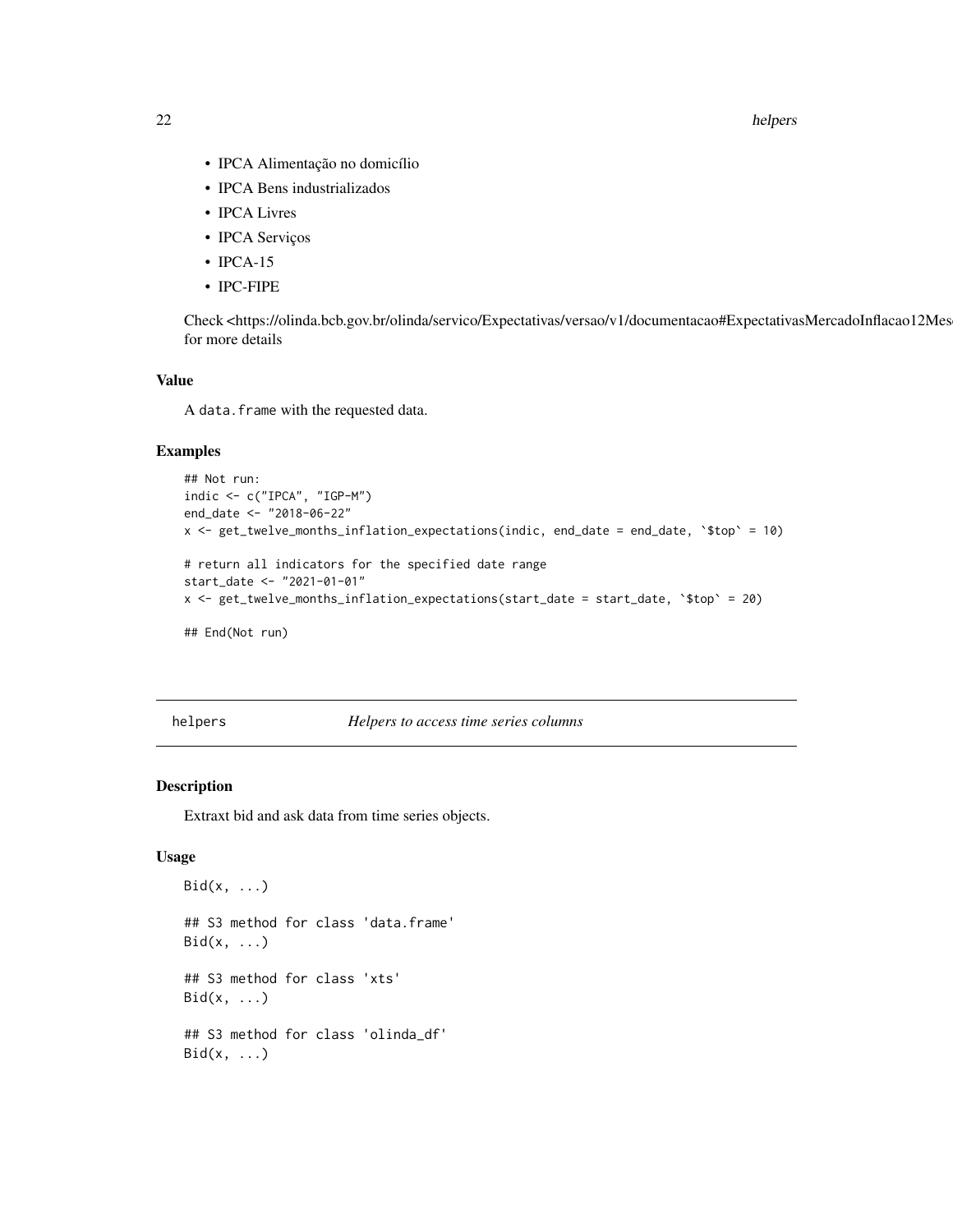#### <span id="page-22-0"></span>list\_currencies 23

 $Ask(x, \ldots)$ ## S3 method for class 'data.frame' Ask(x, ...) ## S3 method for class 'xts' Ask(x, ...) ## S3 method for class 'olinda\_df' Ask(x, ...)

#### Arguments

|   | time series objects containing data to be extracted |
|---|-----------------------------------------------------|
| . | additional arguments                                |

#### Value

tibble with time series

#### Examples

```
## Not run:
x <- get_currency("EUR", "2018-06-22", "2018-06-28")
Bid(x)
Ask(x)
## End(Not run)
```
list\_currencies *List all currencies*

#### Description

Lists all currencies and presents their name, symbol, numeric code, country name and county numeric code

#### Usage

list\_currencies()

#### Value

A data.frame with information of all currencies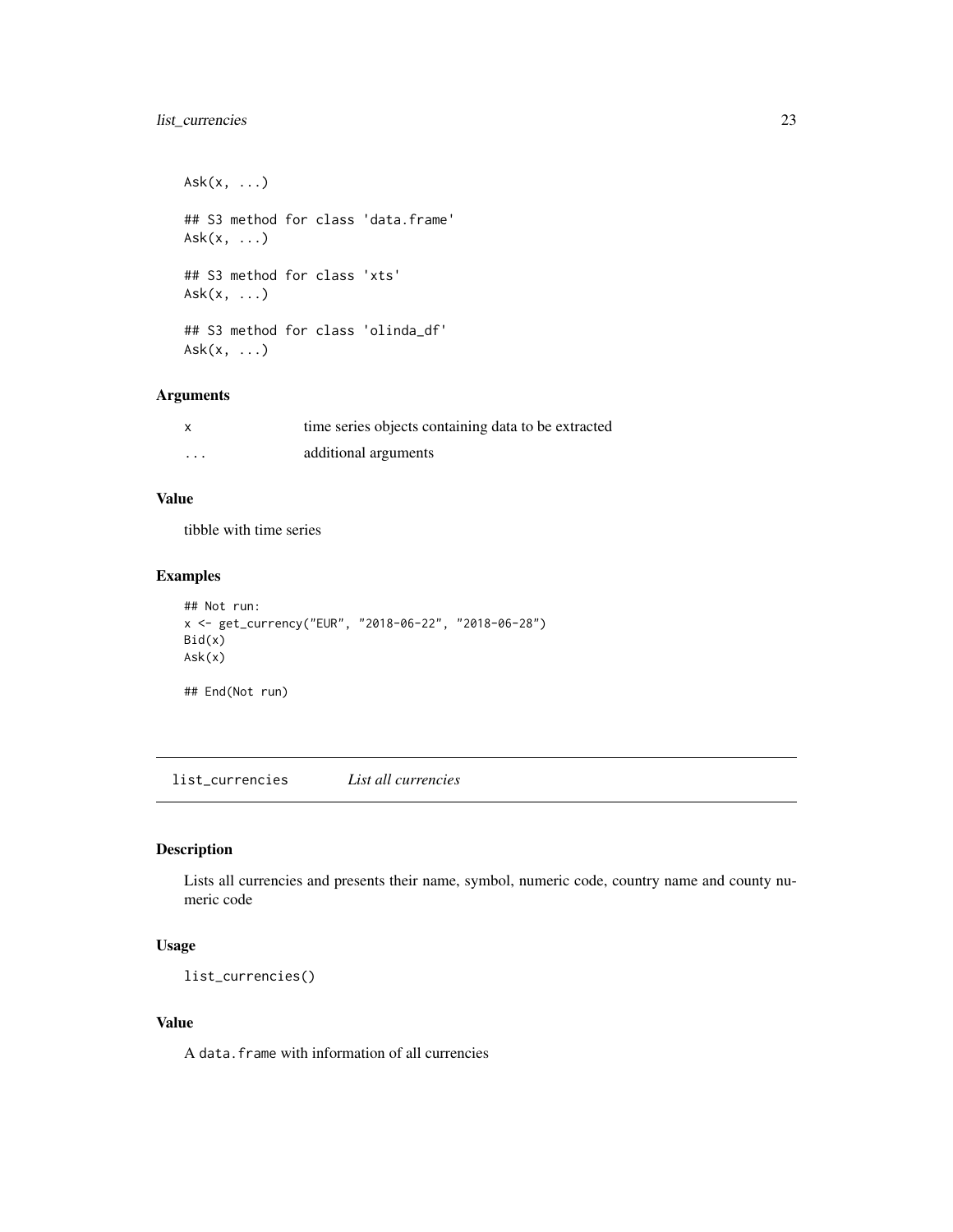#### Examples

```
## Not run:
list_currencies()
## End(Not run)
```
olinda\_get\_currency *Get currency values for a given period*

#### Description

Given a currency symbol and a time interval (in dates) this function returns the bid and ask time series of currency rates.

#### Usage

```
olinda_get_currency(
  symbol,
  start_date,
  end_date = NULL,
  as = c("tible", "xts", "data-frame", "text"),
 parity = FALSE
)
```
#### Arguments

| symbol     | currency symbol                                                                |
|------------|--------------------------------------------------------------------------------|
| start_date | time interval initial date                                                     |
| end_date   | time interval last date                                                        |
| as         | the object's returning type                                                    |
| parity     | TRUE returns the parity quotation (default FALSE currency quoted in BRL)       |
|            | The symbol argument is a three digits character which represents one currency. |
|            | The symbols can be obtained with list_currencies.                              |
|            | The time series date range is defined by start_date and end_date. If end_date  |
|            | is not passed, it is set equals to start_date.                                 |
|            | The parity argument defaults to FALSE, which means that the returned data      |
|            | is quoted in BRL. If it is TRUE the returned data is quoted in USD, for type A |
|            | currencies and for type B currencies it is quoted as 1 USD in CURRENCY. For    |
|            | example, AUD, which is type B, returns 1 USD in AUD.                           |

#### Value

The time series with the bid and ask currency rates regarding the given symbol quoted in BRL. The default returning is a tibble-fashioned data.frame with the three columns: date, ask and bid. The as argument also accepts data. frame to return old fashioned data frames, xts to return a xts object with two variables (bid and ask) and text which returns the text content download from BCB site.

<span id="page-23-0"></span>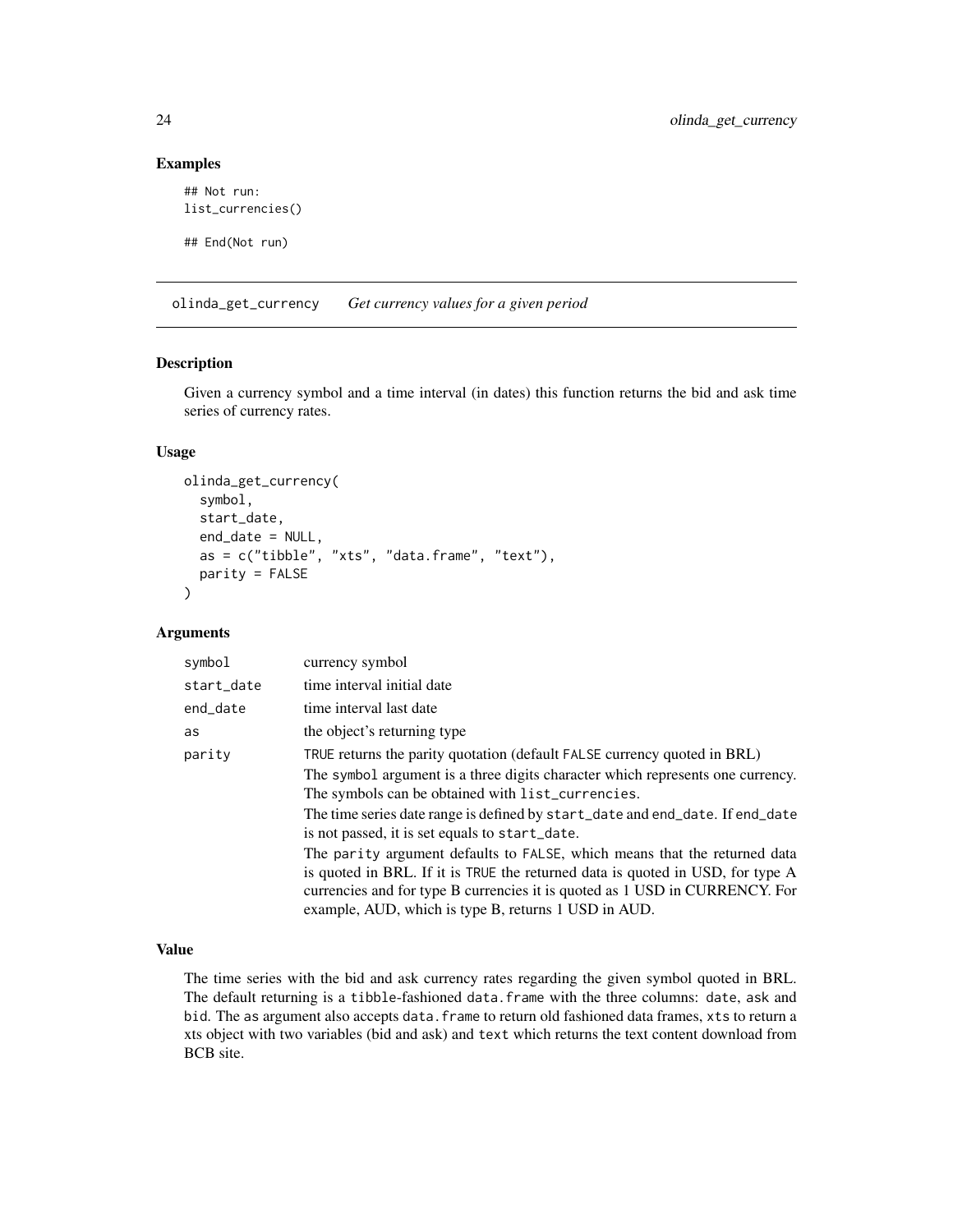#### <span id="page-24-0"></span>Examples

## Not run: olinda\_get\_currency("USD", "2017-03-01", "2017-03-10")

olinda\_list\_currencies

*List all currencies*

#### Description

Lists all currencies and presents their name, symbol, numeric code, country name and county numeric code

#### Usage

olinda\_list\_currencies()

#### Value

A data.frame with information of all currencies.

The currency\_type refers to the currency's parity quotation. Parity quotations relates currency values with USD.

#### Examples

```
## Not run: list_currencies()
```
rbcb *R interface to Brazilian Central Bank RESTful API*

#### Description

The Brazilian Central Bank API delivers many datasets which regard economic activity, regional economy, international economy, public finances, credit indicators and many more. These datasets can be accessed through rbcb functions and can be obtained in different data structures common to R (tibble, data.frame, xts, ...).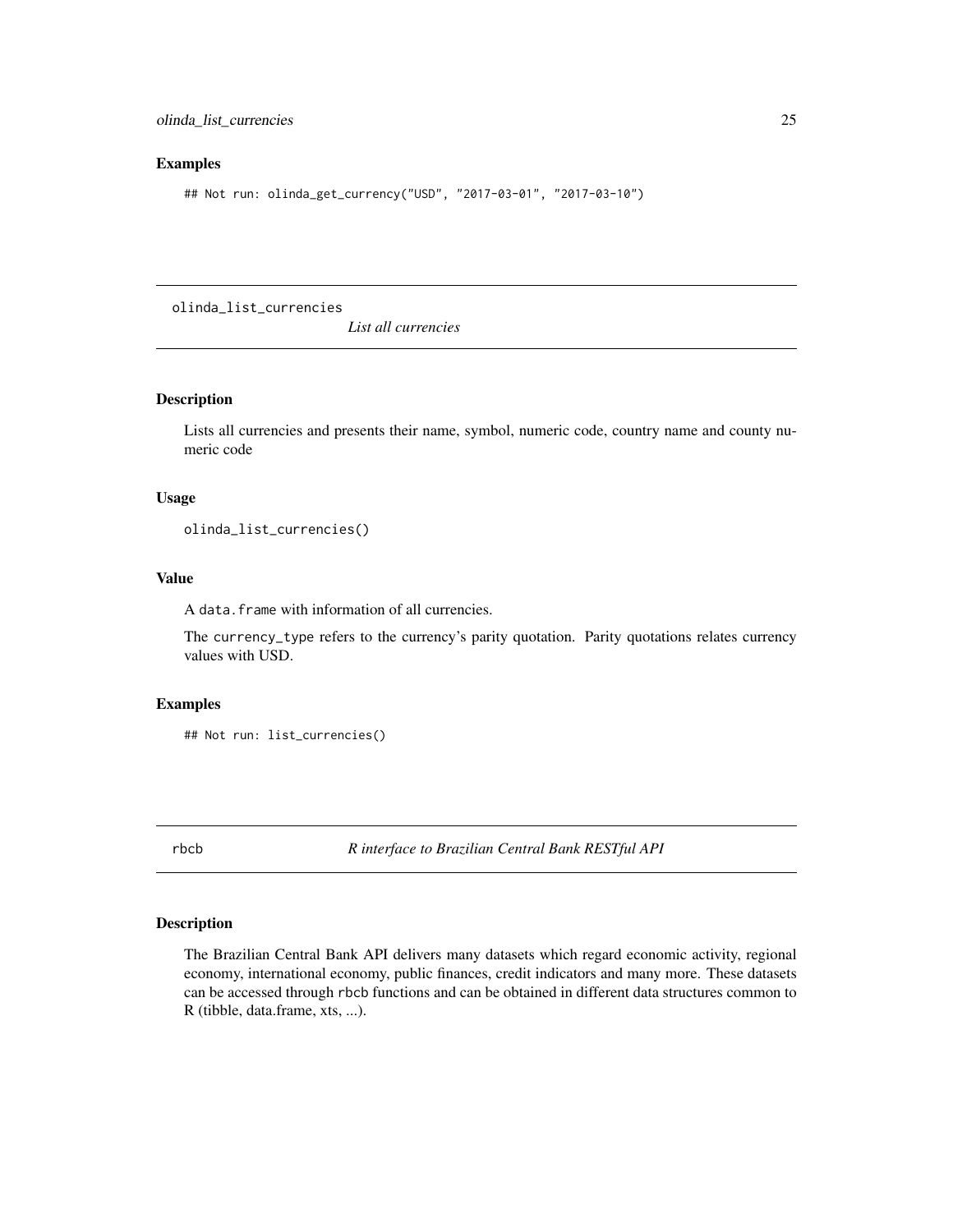<span id="page-25-0"></span>rbcb\_dataset *rbcb dataset*

#### Description

'rbcb\_dataset(name)' opens an [RStudio gadget](https://shiny.rstudio.com/articles/gadgets.html) and [addin](http://rstudio.github.io/rstudioaddins/) that allows you to view a few attributes that help to explain the desired data.

#### Usage

rbcb\_dataset(name)

#### Arguments

name dataset name

#### Value

Addin has no return

rbcb\_search *rbcb Search*

#### Description

'rbcb\_search(text)' opens an [RStudio gadget](https://shiny.rstudio.com/articles/gadgets.html) and [addin](http://rstudio.github.io/rstudioaddins/) that allows you to query for specific terms and see a suitable rbcb command to fetch the desired data.

#### Usage

 $rbcb$ \_search(text = "")

#### Arguments

text text to search

#### Value

Addin has no return